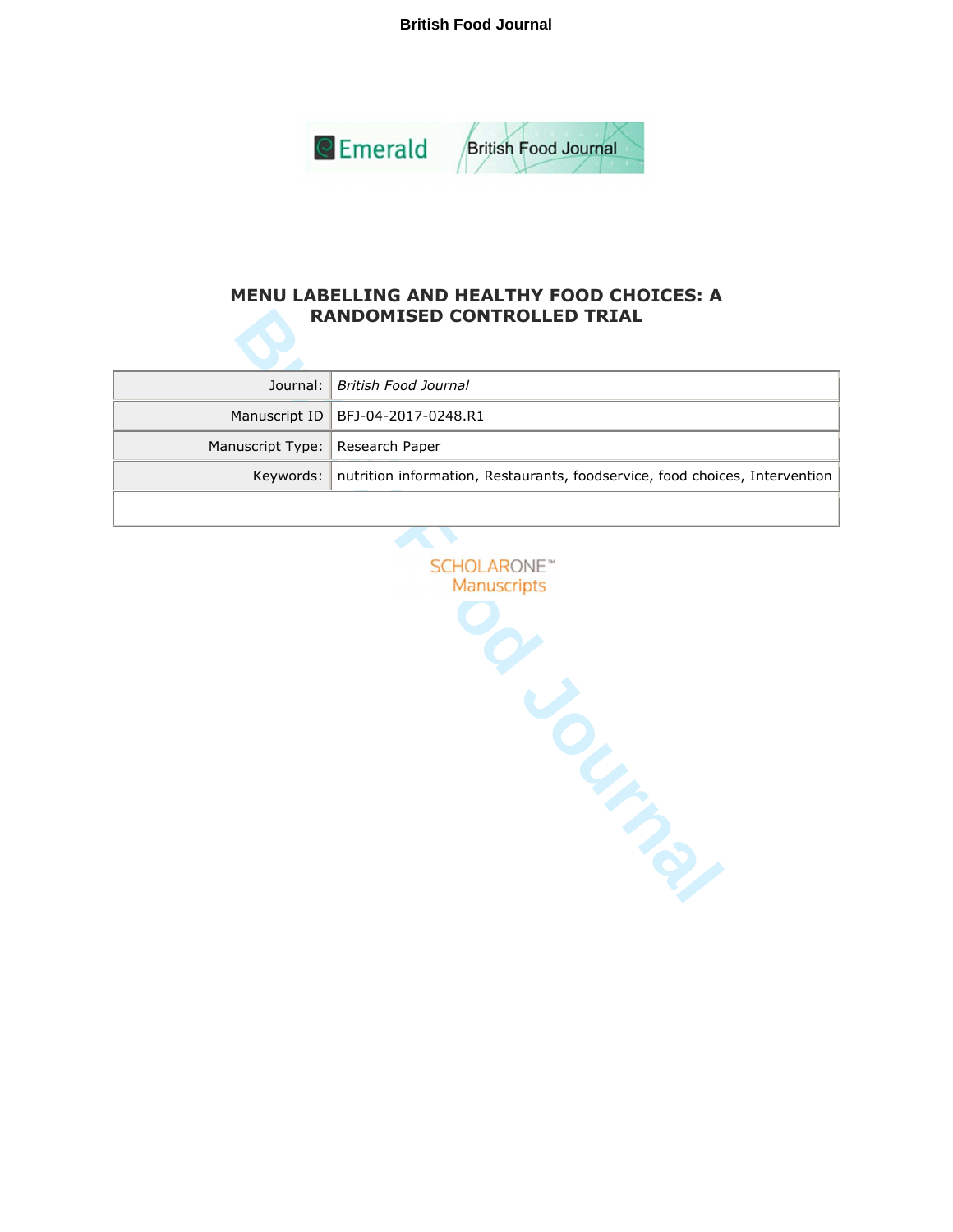# **MENU LABELLING AND HEALTHY FOOD CHOICES: A RANDOMISED CONTROLLED TRIAL**

## **Abstract**

**Hais study was to examine the effect of different menu labelling**<br> **British Food Analysis Constant Setting.** Design/methodology/approach: This<br>
and controlled parallel-group trial was conducted in Brazil in 2013. 313<br>
and **Purpose:** Thise purpose of this study was to examineexamined the effect of different menu labelling 7 formats on healthy food choices in a real restaurant setting. **Design/methodology/approach:** This 8 cross-sectional, randomised and controlled parallel-group trial was conducted in Brazil in 2013. 313 university students were randomly assigned to one of three parallel groups with different menu labelling formats. Of these, data from 233 students were analysed. The others did not attend and were excluded. Intervention group (n=88) received information in the form of a traffic light system-plus guideline daily amounts, while intervention group (n=74) was presented with an ingredients list plus highlighted symbols. The control group (n=71) received a menu with no menu labelling. Data were collected on one weekday in a restaurant setting. Trial outcomes were assessed by healthy food 15 choices. **Findings:** Healthy food choices were significantly higher amongof students who received the menu showing an ingredients list plus highlighted symbols were significantly higher when compared to the other groups. Thise same menu labelling format positively affected healthy food choices in women, not overweight participants and in participants who often ate out more than twice a week. **Originality/value:** MA menu labelling format presenting that presented an ingredients list and highlighted symbols was positively associated with healthy food choices among university students in Brazil. This type of labelling could be adopted in future legislation on menu labelling in Brazil and around the world.

**Keywords:** Nutrition information; Restaurants; Foodservice; Food choices; Intervention.

**Article Classification:** Research paper.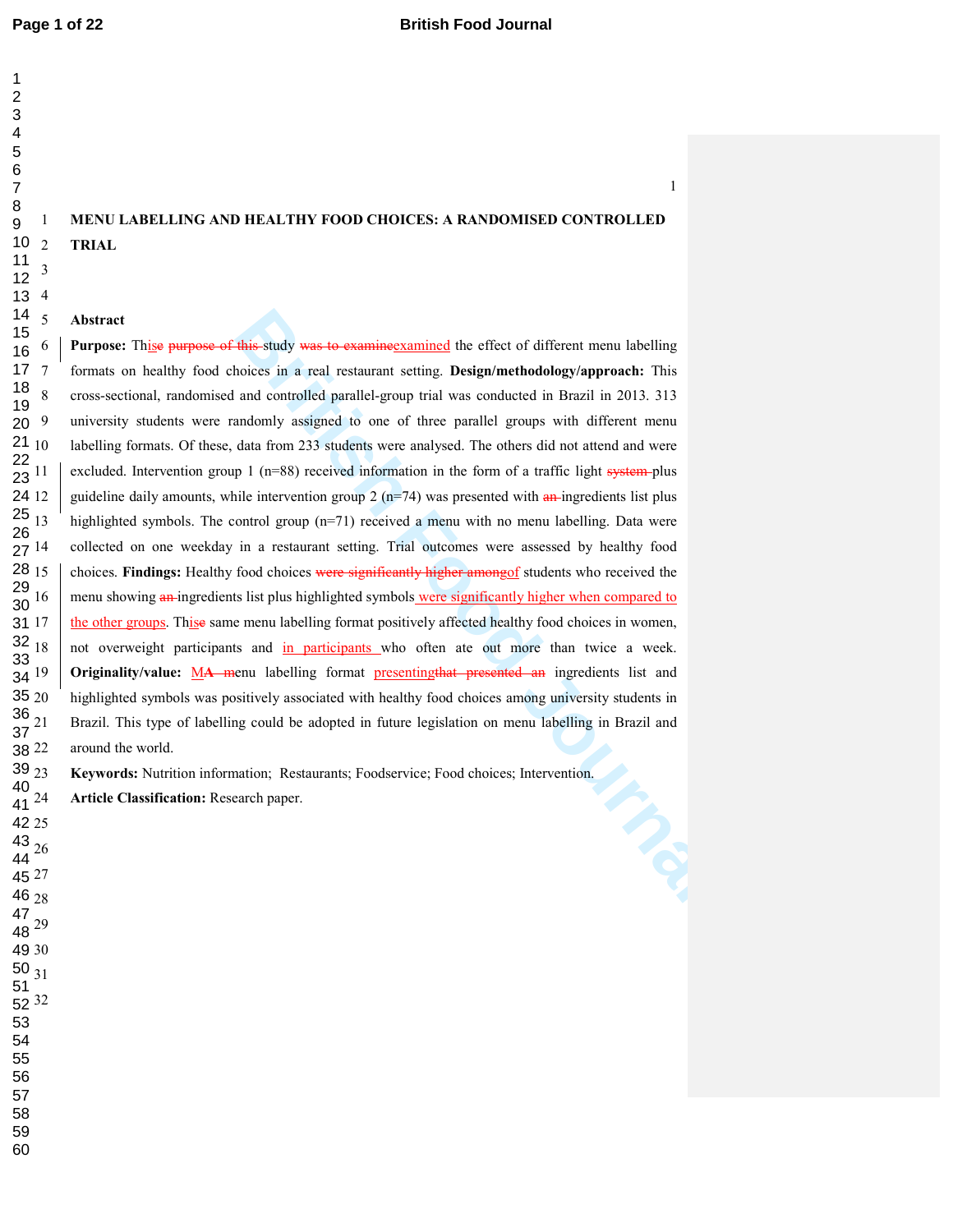## **British Food Journal** *Page 2 of 22*

#### 35 **Introduction**

an be used in different contexts, as a synonym for calorie information<br>chu and Dovidio, 2014;), for nutritional information (Yoon and George,<br>013), for the coloured traffic light system (Gerlach, 2013; Morley *et al.*,<br>io The term menu labelling can be used in different contexts, as a synonym for calorie information 38 (Roberto *et al.,* 2013; Brochu and Dovidio, 2014;), for nutritional information (Yoon and George, 39 2012; Auchincloss *et al.*, 2013), for the coloured traffic light system (Gerlach, 2013; Morley *et al.,* 40 2013), or for food and nutritional information (Thunstrom and Nordstrom, 2011; Feldman *et al.*, 2013). For the purposes of the present study, menu labelling refers to -all calorie information, nutritional information (such as calories and nutrients), and food information (e.g. ingredients list, highlighted symbols to designate 'vegetarian' and phrases like 'contains gluten'), as well as the traffic light system plus guideline daily amounts.

Menu labelling is a public health strategy that is debated around the world as a way to help prevent obesity and other chronic diseases by informing consumers' choices (Bleich and Pollack, 2010; Malik et al., 2013). However, only in the United States of America (USA) is it mandatory under federal law; there, restaurants and similar food service establishments that are part of a chain of 20 or more must provide calorie information on their menus (United States Of America, 2014). In other countries (e.g. 50 Canada and Australia), menu labelling comes under local laws, but not federal law.

51 In Brazil, although there is no national legislation, menu labelling is being discussed by ANVISA 52 (Brazilian Health Surveillance Agency). In some places there are local laws which require nutritional 53 information to be presented on menus but there is no evidence of law enforcement and if this initiative is effective for consumer use (Oliveira *et al.*, 2012).

55 Consumers report wanting menu labelling to be available to help them make informed choices; this is 56 especially so for those who have dietary restrictions related to health, such as allergies and intolerances, 57 and those with religious or philosophical requirement (Oliveira *et al.*, 2012; Martinez *et al.*, 2013). Unfortunately, they often find it hard to read and understand the information, mostly because of the mathematically complex numeric information on calories and nutrients (Grunert and Wills, 2007; 60 Blumenthal and Volpp, 2010; Tangari *et al.*, 2010; Lee *et al.*, 2013).

There is no a standard design to provide menu labelling in restaurants, and the way this information is made available varies substantially. According to the Food Standards Agency (FSA) in the United Kingdom (UK), consumers consider standardisation of menu labelling design important to allow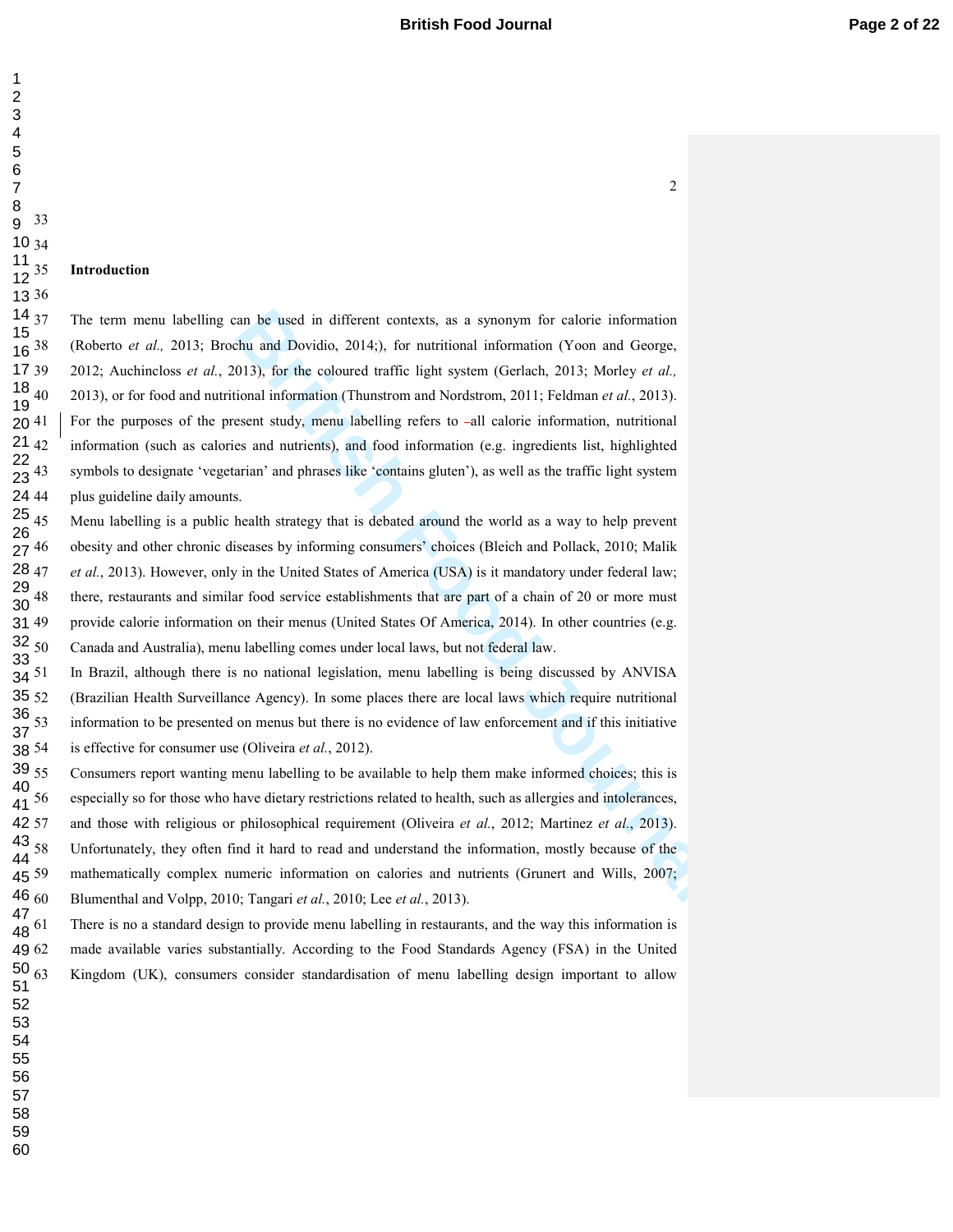| 1<br>2<br>3                                              |    |                                                                                                             |    |
|----------------------------------------------------------|----|-------------------------------------------------------------------------------------------------------------|----|
| $\overline{\mathbf{4}}$                                  |    |                                                                                                             |    |
| 5                                                        |    |                                                                                                             |    |
| 6<br>$\overline{7}$                                      |    | 3                                                                                                           |    |
| 8                                                        |    |                                                                                                             |    |
| 9                                                        | 64 | differentiation among dishes, and to facilitate their use and understanding of this information (United     |    |
| $10_{65}$                                                |    | Kingdom, 2009).                                                                                             |    |
| $\frac{11}{12}$ 66                                       |    | Because of the lack of standardisation and definition on what is the best menu labelling design a variety   |    |
| 1367                                                     |    | of food and nutritional information formats for packaged food are being adapted for restaurant use,         |    |
| $\begin{array}{c}\n 1468 \\  156 \\  1669\n \end{array}$ |    | such as the traffic light system and nutrition table formats (Feldman <i>et al.</i> , 2013).                |    |
|                                                          |    | However, if the available information is not presented in a simple and easily understandable format,        |    |
| 17 70                                                    |    | consumers may become confused (Thomas Jr and Mills, 2006). Authors report that consumers have               |    |
| $\begin{array}{c} 18 \\ 19 \end{array} 71$               |    | difficulty understanding quantitative information such as calories, fat and sodium counts, but can easily   |    |
| 20 72                                                    |    | recognise qualitative information about different dishes (Tangari et al., 2010; Ellison et al., 2014).      |    |
| 2173                                                     |    | Studies have shown that providing only calorie information is insufficient to modify consumer               |    |
| $\frac{22}{23}$ 74                                       |    | behaviour in restaurants; this suggests that the inclusion of interpretative or descriptive menu labelling  |    |
| 24 75                                                    |    | formats, besides calories, is required to influence food choices (Kiszko et al., 2014; Schornack and        |    |
| $\begin{array}{c} 25 \\ 26 \end{array}$ 76               |    | Rozensher, 2014; Sinclair et al., 2014; Fernandes et al., 2016).                                            |    |
| 27 77                                                    |    | Studies have reported that qualitative information, such as healthy symbols and traffic light               |    |
| 28 78                                                    |    | information, was most effective in promoting healthy food choices in restaurants (Thorndike <i>et al.</i> , |    |
| $\frac{29}{30}$ 79                                       |    | 2012; Morley et al., 2013; Lassen et al., 2014; Fernandes et al., 2016; Chen et al., 2017). In addition,    |    |
| 31 80                                                    |    | studies have showed that consumers prefer simple menu labelling formats (such as symbols) and are           |    |
| $32_{81}$                                                |    | more likely to use menu labelling when the information is easy to understand and requires minimal           |    |
| 33<br>34 82                                              |    | effort (Lando and Labiner-Wolfe, 2007; Morley et al., 2013).                                                |    |
| 35 83                                                    |    |                                                                                                             |    |
| $\frac{36}{37}$ 84                                       |    | A survey conducted in the USA among 487 university students has shown that ninety-six per cent of           |    |
| 38 85                                                    |    | participants reported that they wanted menu labelling in canteens and eighty-eight per cent of              |    |
| $39\;86$                                                 |    | university students said that menu labelling could affect their food choice at least sometimes.             |    |
| 40<br>41 87                                              |    | Respondents also indicated a preference for less information, focusing more on calories, ingredients        |    |
| 4288                                                     |    | and fat (Martinez et al., 2013).                                                                            |    |
| $43_{89}$                                                |    | For many students, meals eaten in university restaurants or canteens are their main meals of the day        |    |
| 44<br>45 90                                              |    | (Hoefkens et al., 2012); and often they describe menu labelling designs in these venues as confusing        |    |
| 46 91                                                    |    | and difficult to follow (Hoefkens et al., 2011).                                                            |    |
| $\begin{array}{c} 47 \\ 48 \end{array}$ 92               |    | The impact of providing menu labelling on food choices may differ depending on different factors,           |    |
| 49 93                                                    |    | such as age, gender and weight. Young adults (18 to 24 years) (Dumanovsky et al., 2010; Pulos and           |    |
| 5094                                                     |    | Leng, 2010), women (Bezerra and Sichieri, 2009; Bollinger et al., 2011; Heathcote and Baic, 2011) and       | ┦╻ |
| 51<br>$52^{95}$                                          |    | overweight people (Dowray et al., 2013) tend to see and use menu labelling in their food choices.           |    |
| 53                                                       |    |                                                                                                             |    |

**Formatted:** Font: Not Italic

**Formatted:** Font: Not Italic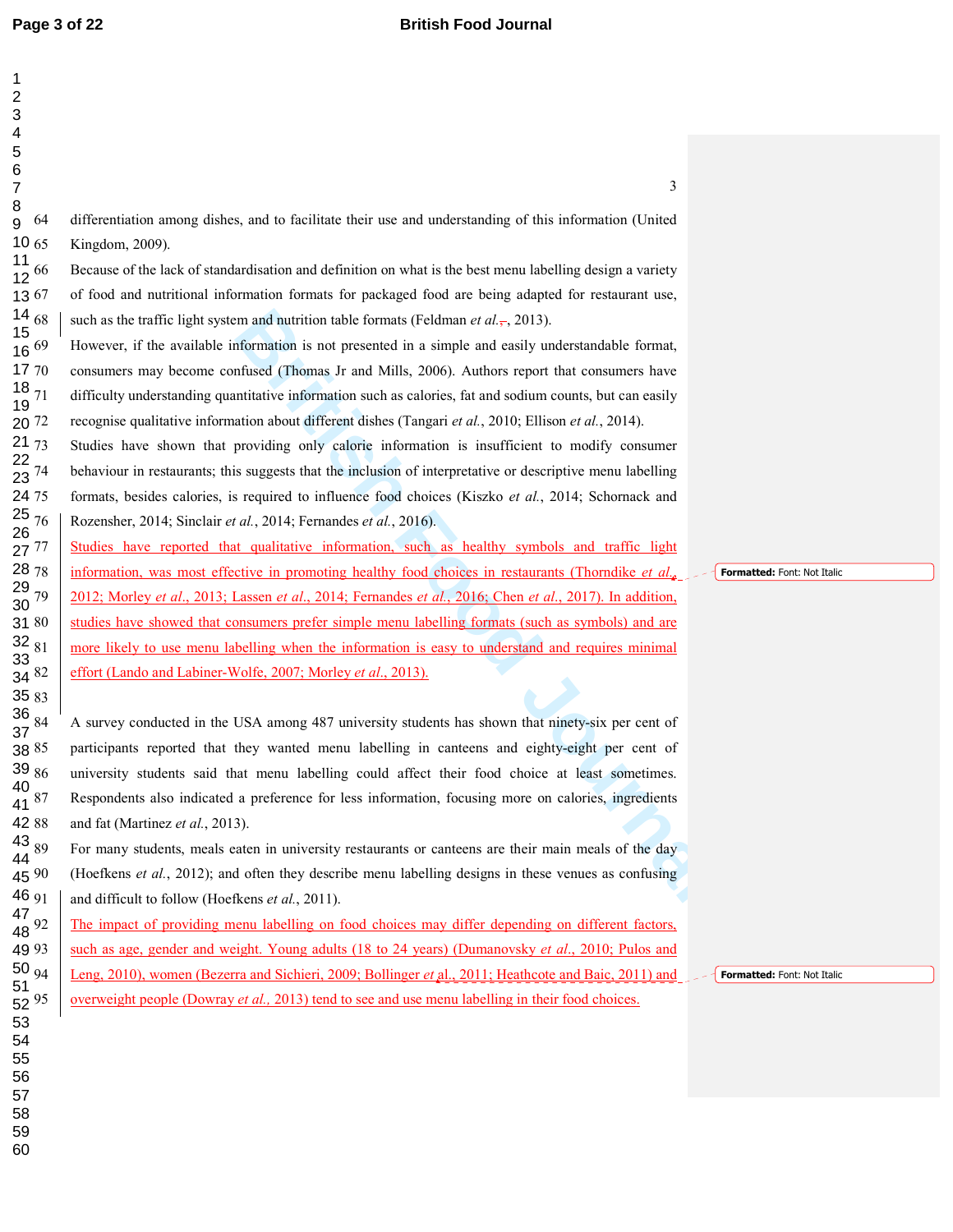96 In the same way, some studies have reported that consumers who follow special diets or have food-97 related illnesses would be more nutrient-conscious and would use more menu labelling (Stein *et al*., 98 2010; Girz *et al.*, 2012; Ellison *et al*., 2014) as well as people who often have lunch away from home 99 (Fernandes *et al.*, 2015). 10 97 13 99

study was to examine the effect of different menu labelling formats on<br>al restaurant setting. According to the results of a preliminary focus groups<br>ormats <u>(Oliveira et al., 2017</u>), we hypothesised that selected menu labe Therefore, the aim of this study was to examine the effect of different menu labelling formats on healthy food choices in a real restaurant setting. According to the results of a preliminary focus groups 102 study to develop the tested formats (Oliveira *et al.*, 2017), we hypothesised that selected menu labelling formats could influence healthy food choices, especially qualitative information, as ingredients list plus symbols format and traffic light system, because they were the preferred formats reported in the focus groups study.  $14_{00}$ 17102 20104  $21_{105}$ 

### **Method**

23

25 26 27

29 30

32 33 34

11 12

15 16

18 19

109

 $\frac{36}{2}$ 16

37

40 41

43 44 45

47 48

#### **Study design** 2810

111 A cross-sectional, parallel group cluster randomised controlled trial was undertaken in Brazil with university students in a restaurant setting in 2013. The participants were randomly assigned to three parallel groups with different menu formats: traffic light system plus guideline daily amounts  $(TLS+GDA)$ ; ingredients list plus highlighted symbols  $(IL+S)$ ; or a control group, with no menu labelling  $(C)$ , to examine the effect on healthy food choices.  $\frac{2}{31112}$ 35115

#### $M$ enu labelling formats  $38^{17}$

The tested menu formats were previously defined in five focus groups conducted with university students in 2013 (Oliveira *et al.*, 2017). Focus groups were conducted with 36 participants. Recruitment was discontinued once the same themes continued to emerge across groups. Themes originating from the content analysis were organised around four menu labelling formats: 1) numerical information of calories; 2) numerical information on calories and nutrients; 3) coloured traffic light system; 4) food information with list of ingredients and highlighted symbols (contains gluten, lactose, trans fat and/or genetically modified organisms; is suitable for vegetarian and/or organic). University students preferred a list of ingredients plus symbols format, which was considered more understandable and useful to make informed food choices. The traffic light system was considered the second preferred  $39_{118}$ 42120 46123 49125  $50_{126}$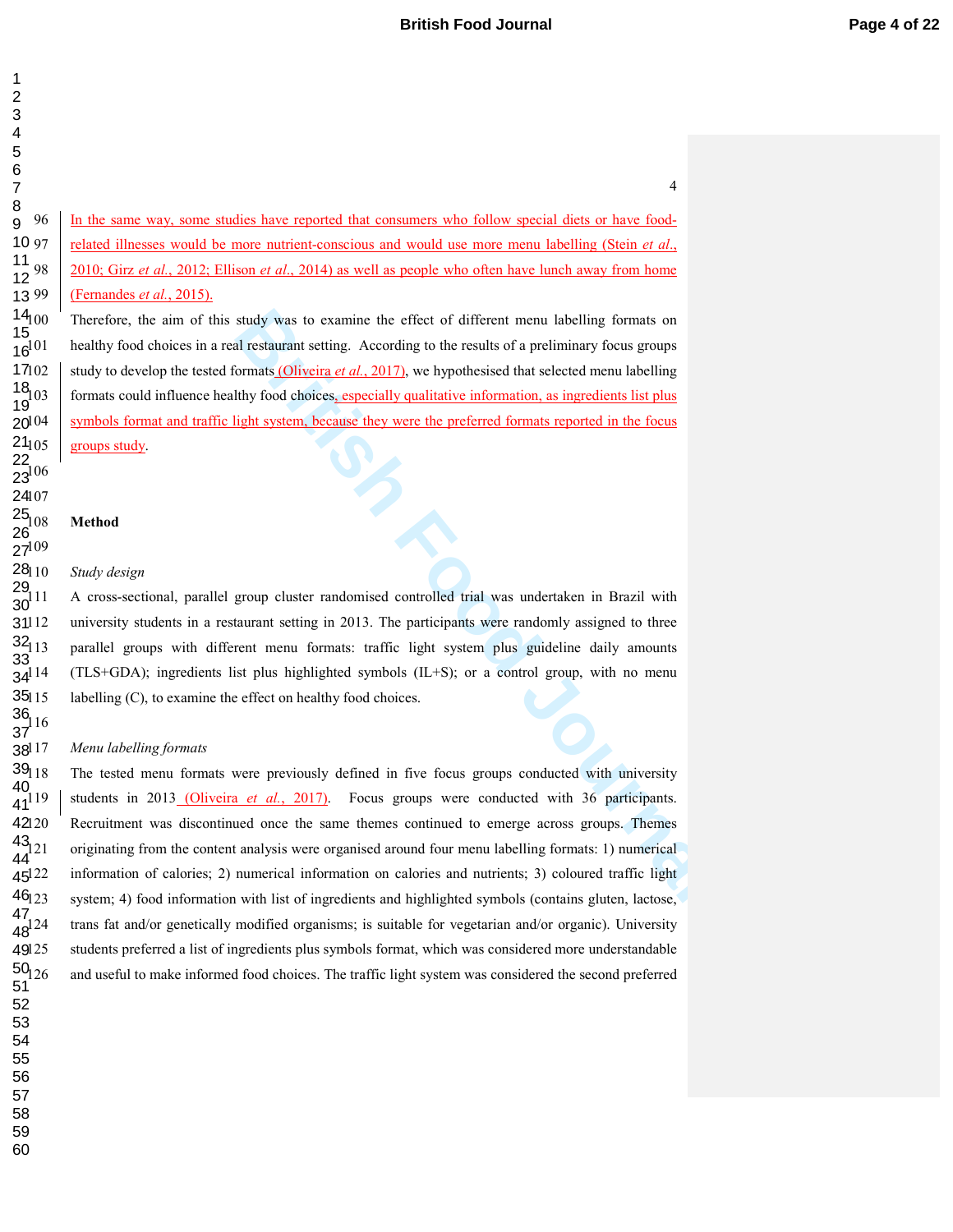| 1<br>2                                                |                                                                                                                    |
|-------------------------------------------------------|--------------------------------------------------------------------------------------------------------------------|
| 3                                                     |                                                                                                                    |
| 4<br>5                                                |                                                                                                                    |
| 6                                                     |                                                                                                                    |
| 7                                                     | 5                                                                                                                  |
| 8<br>g 127                                            | menu labelling format. Numerical information of calories and nutrients as well as only calorie                     |
| $10_{128}$                                            | information formats were rejected by most focus group participants (Figure 1).                                     |
| $\frac{11}{12}$ <sup>129</sup>                        | In this study, the traffic light system was used plus GDA (guideline daily amount) because consumers'              |
| 13130                                                 | feedback in our focus group study suggested that this information is considered more understandable                |
|                                                       | than the traffic light system only. Malam et al. (2009) also showed a preference for the traffic light             |
| $14_{131}$<br>$15_{16}$<br>$16^{132}$                 | system plus GDA. Traffic light colours designated low (green), medium (amber) or high (red) levels of              |
| 17133                                                 | fat, saturated fat, sugar, salt and calories plus the percentage of the GDA of energy and the same                 |
| $\frac{18}{19}$ 34                                    | nutrients (United Kingdom, 2007; European Food Information Council, 2015).                                         |
| 20135                                                 | Food information with list of ingredients and highlighted symbols (contains gluten, lactose, trans fat             |
|                                                       | and/or genetically modified organisms; is suitable for vegetarian and/or organic) was adapted from a               |
| $\frac{21_{136}}{22_{137}}$                           | previous study conducted by Feldman et al. (2013).                                                                 |
| 24138                                                 |                                                                                                                    |
| $\frac{25}{26}$<br>$\frac{26}{27}$<br>$\frac{40}{27}$ | Selected restaurant                                                                                                |
|                                                       | Selection of the location was intentional; we chose a restaurant located near a university campus in               |
| $28141$<br>$29142$<br>$30^{142}$                      | Brazil, with university students who agreed to participate in the study as consumers.                              |
|                                                       | The restaurant offers a printed menu of the day serving a selection of 18 dishes per day similar a fast            |
|                                                       | buffet setting (five salads, seven side dishes, six meat dishes). Nearly 500 meals are served daily                |
| $31^{143}$<br>$32_{144}$<br>$33$<br>$34^{145}$        | between 11 am until 2pm, Monday to Friday. Structure of the menu and recipes are standardised.                     |
|                                                       |                                                                                                                    |
| 35146                                                 | Participants and recruitment                                                                                       |
| $\frac{36}{37}$ 47                                    | To be eligible to participate, students had to be at least 20 years old, in accordance with the World              |
| 38148                                                 | Health Organisation adulthood definition <sup>(31)</sup> and be undergraduate students. To minimize self-selection |
| 39149                                                 | bias, the participants were told that the study was a consumer survey in a restaurant. Menu labelling              |
| $\frac{40}{41}$ 50                                    | and the word nutrition were not mentioned in any recruitment material.                                             |
| 42151                                                 | Subjects were all volunteers, recruited via social media and email messages. Online advertisements                 |
| $\frac{43}{44}$ 52                                    | contained a link to the registration form, allowing eligible students to be contacted by the research              |
| $45^{153}$                                            | team.                                                                                                              |
| $46_{154}$                                            | The selected restaurant could support an increase of approximately 250 people per day in addition to               |

#### *Participants and recruitment*

The selected restaurant could support an increase of approximately 250 people per day in addition to their usual 500 customers. Thus, sample calculation was based on 250 people plus 10% due to losses or refusals and 15 % due to confounders, giving a total of 313 volunteers.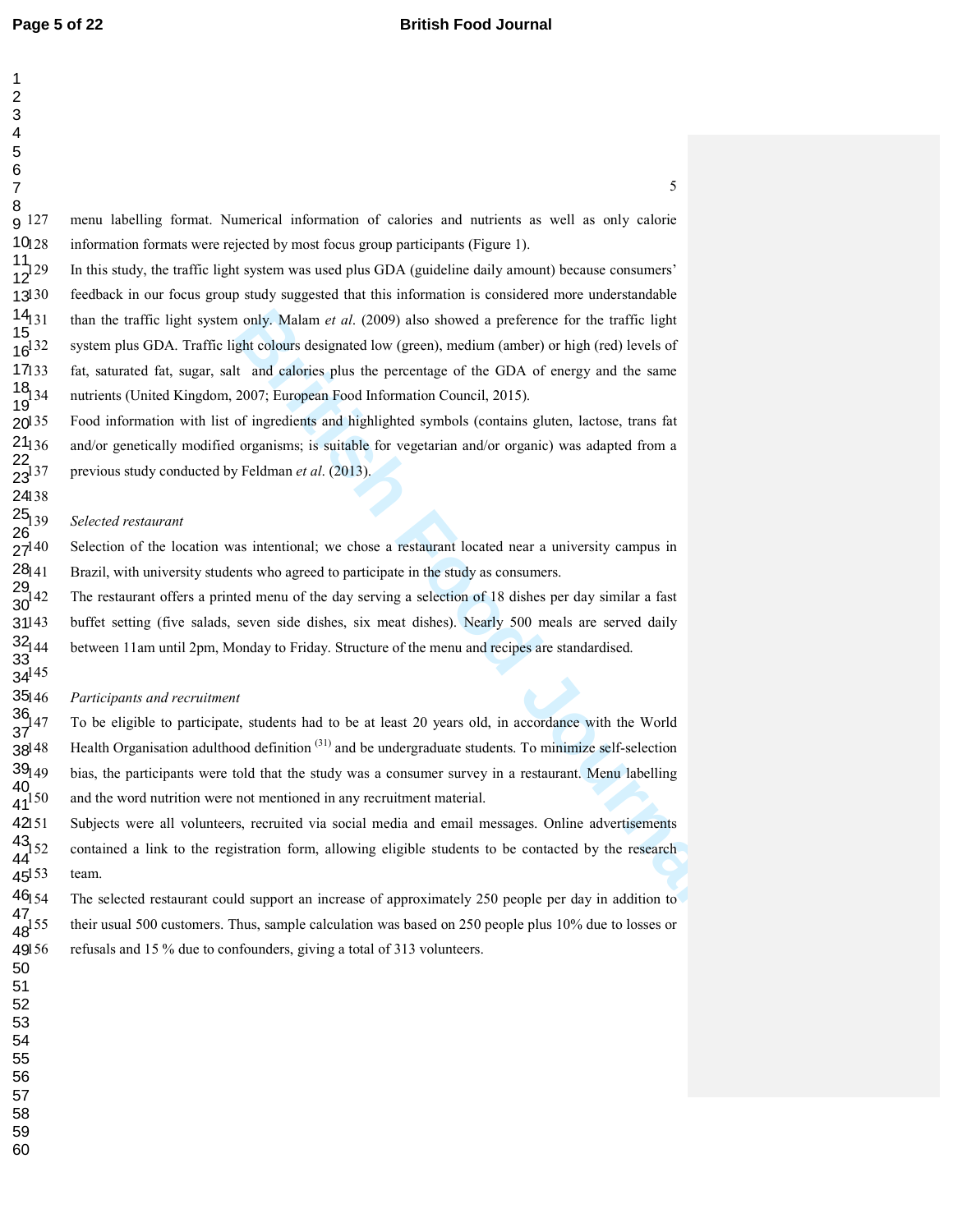Some 430 students signed up to participate in the study, from whom 375 volunteers were recruited having met the criteria of eligibility, 313 (83.4% response rate) were blindly allocated to the experimental condition. Of these, 233 students attended and participated in the one-day intervention. g 157 

160 This study was conducted according to the guidelines laid down in the Declaration of Helsinki and all 161 procedures involving human subjects were approved by the Human Ethics Committee of Federal University of Santa Catarina (ethics number 484.782). All students who agreed to participate in the study signed an informed consent form.  $13^{160}$  

*Random allocation and blinding*   $20^{165}$ 

In subjects were approved by the Human Ethics Committee of Federal<br>a (ethics number 484.782). All students who agreed to participate in the<br>mean form.<br>ding<br>due were anadomly assigned to one of the three parallel groups cor The 313 volunteers recruited were randomly assigned to one of the three parallel groups corresponding to different menu formats: 1) no menu labelling (control group); 2) traffic light system plus GDA (TLS 168 + GDA 3) ingredients list plus highlighted symbols (IL +S). Randomisation was stratified according to gender, BMI and dietary restrictions. Sixteen groups were formed to be randomised into one of three menu labelling formats proposed. Block randomisation was carried out with a computer-generated list of random numbers, using codes for the participants by an investigator with no involvement in the trial. A stratified blocked randomisation scheme was used to achieve comparability between the study groups. 

Only investigators and staff were kept blind to the allocation.

#### **Study protocol**

 

 

 

 $\frac{18}{10}64$ 

 

Data were collected on a weekday during lunch time opening hours (11:00-14:00). All menu labelling formats were tested simultaneously. Upon arrival at the restaurant, each participant met individually with a study staff member and was provided with one of the printed menus having the labelling format 180 corresponding to the group to which they had been randomly assigned. Participants were then asked to look at/ read the menu and order their meal annotating the chosen dishes on a separate tally sheet. Study staff guided this procedure.  $38^{178}$ 

Meals chosen by the participants were free. The aim of this stage was to analyse healthy food choices. 

 $Measures$ 

46<sub>184</sub>

 

 

 $Sample$ *characteristics* 

187 During recruitment, volunteers completed a brief online questionnaire about their age, gender, frequency of eating out, weight, height and dietary restrictions. Gender was categorised as male /  $52^{188}$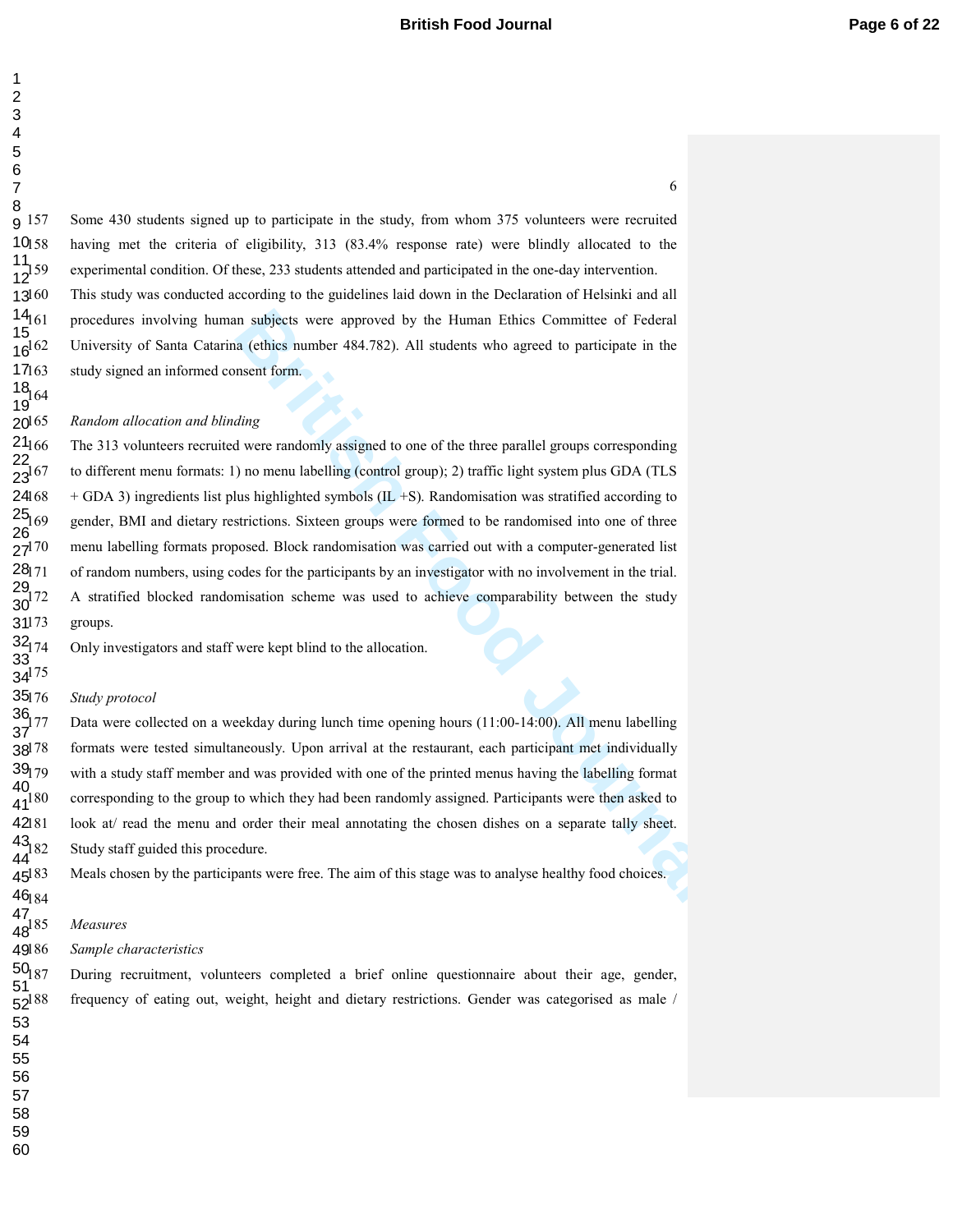| 2                                       |
|-----------------------------------------|
| 3                                       |
| 4                                       |
| 5                                       |
| 6                                       |
|                                         |
| 7                                       |
| 8                                       |
| 189<br>9                                |
| 10լ 90                                  |
| 1                                       |
| $\frac{1}{2}$ 191<br>1                  |
| 31 92<br>13                             |
| $14_{193}$                              |
| 15                                      |
| $16^{194}$                              |
| 17195                                   |
|                                         |
| $\frac{18}{196}$                        |
| 19 <sup>1 zu</sup><br>20 <sup>197</sup> |
|                                         |
| $21_{198}$                              |
| 22,                                     |
| $3^{199}$                               |
| 2400                                    |
| $25_{201}$                              |
| 26                                      |
| $27^{202}$                              |
| 28,03                                   |
|                                         |
| $29\atop 204$<br>30                     |
|                                         |
| 31205                                   |
| S,<br>206                               |
| 3.                                      |
| $34^{207}$                              |
| 35208<br>ŗ                              |
| $\frac{36}{7}$ 09                       |
|                                         |
| 38210                                   |
| $39_{211}$                              |
| 40                                      |
| $41^{212}$                              |
| 421<br>$\overline{3}$                   |
| $43\frac{1}{2}$                         |
| $\mathbf{1}$<br>$\overline{4}$<br>44    |
| $45^{21}$                               |
|                                         |
| $46_{216}$                              |
| 47<br>$\overline{21}$                   |
| 48                                      |
| 8<br>4921                               |
| $50_{219}$                              |
| 51                                      |
| 52                                      |
| 53                                      |
| 54                                      |
| 55                                      |
| 56                                      |
| 57                                      |
| -<br>58                                 |
|                                         |

  9 female, age was categorised as  $20-30$ ;  $31-40$ ;  $> 40$  years old, frequency of eating out was categorised as  $190 \le$  twice a week;  $>$  twice a week, dietary restrictions was categorised as do not have; vegetarian/vegan; disease, allergy or intolerance.

*Body weight and height* 

**Bridge Start Start Start Start Start Start Start Start Start Start Start Start Start Start Start Start Start Start Start Start Start Start Start Start Start Start Start Start Start Start Start Start Start Start Start Sta** 194 Body weight and height were self-reported by participants during recruitment of volunteers. Body Mass 195 Index (BMI) was categorised as not overweight (< 25 kg/m²) and overweight (≥ 25 kg/m²), according 6 to the World Health Organisation (1995).

*Healthy dishes* 

199 Healthy foods were classified according to a public policy document, the Dietary Guidelines for the 200 Brazilian Population (Brasil, 2008; Brazil, 2015), and also according to the Food Diversity Index for Assessment of Diets (Bernardo et al., 2015). Criteria to classify dishes as healthy were:

202 - Salads: raw and cooked vegetables (low-fat; boiled/steamed/roasted/grilled/braised) – without 3 dressing.

204 -Side dishes: raw and cooked vegetables (low-fat; boiled/steamed/roasted/grilled/braised) – without 205 sauce; cooked beans; cooked cereals, potatoes, roots (low-fat; boiled/steamed/roasted/grilled/braised).

206 -Main courses: beef, pork, chicken, turkey, fish and seafood (low-fat; 7 boiled/steamed/roasted/grilled/braised).

2088 According to the proposed classification method, ten of the eighteen dishes offered at the restaurant on the day of the study were classified as healthy (55,  $6\%$ ):

210 - Salads: (three from five) lettuce and rocket, raw carrot and beet salad, boiled 1 onion/aubergine/courgette mix;

2<sup>1</sup> - Side dishes (four from seven): boiled rice, boiled brown rice, boiled black beans, pasta without sauce;

213 - Main courses (three from six): roasted beef, roasted chicken, beef in tomato sauce.

4 Eight of the offered dishes  $(44, 4\%)$  were classified as less healthy:

5 - Salad: pasta salad with mayo; boiled cauliflower with mayo (because of having mayonnaise sauce);

<sup>216</sup> - Side dishes: potato chips, fried cassava flour (*farofa*), stewed cabbage with bacon (high fat dishes);

217 - Main courses: beef lasagne, fried chicken steak, and fried breaded fish (high fat dishes).

218 A typical Brazilian meal is composed of three or four types of salads (with vegetable oil, vinegar or

9 lemon juice and salt as dressing), rice, beans, meat dishes, potatoes or other side dishes.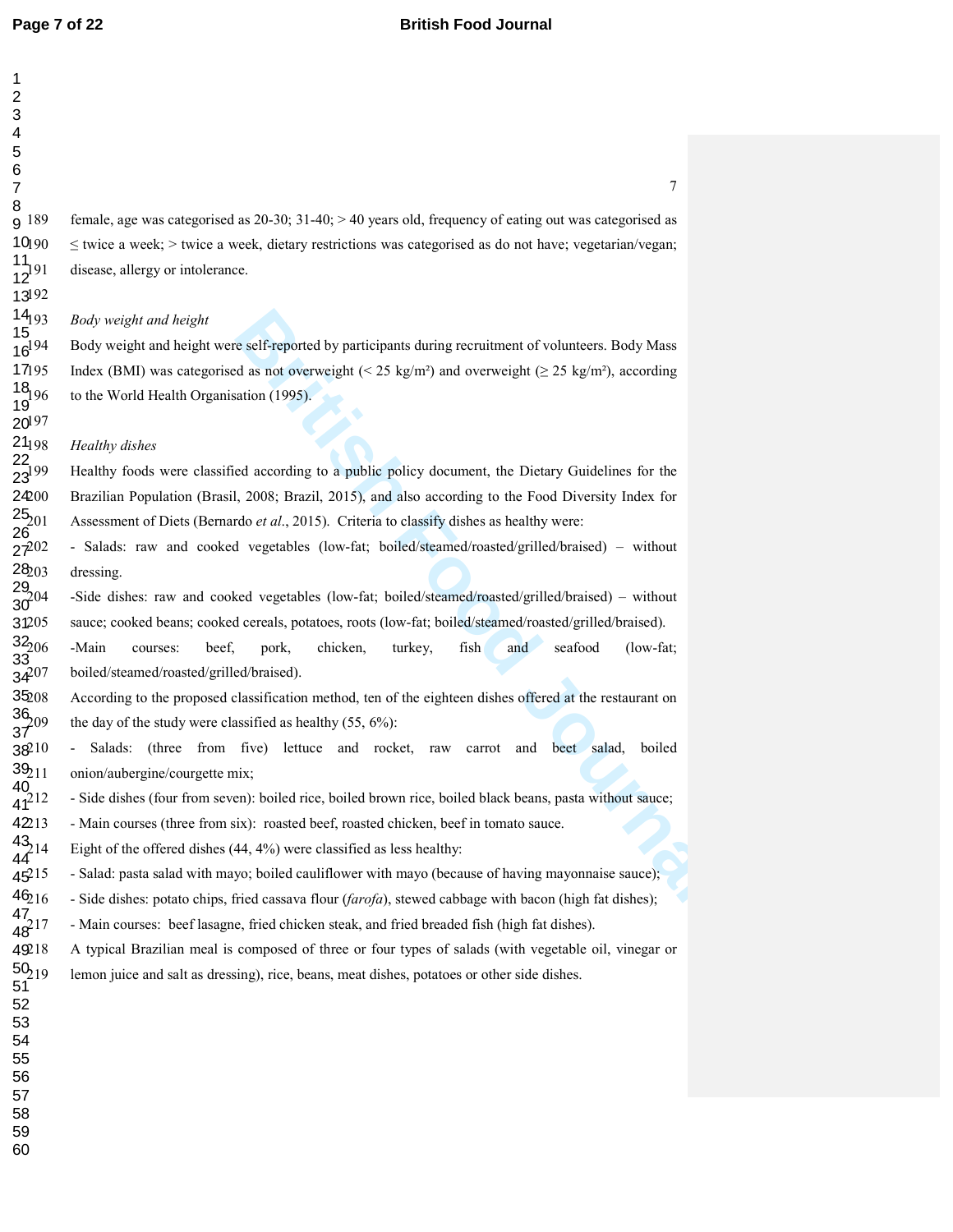## **British Food Journal** *Page 8 of 22*

220 Healthy menu items are prepared based on fresh food, minimally processed food and cooking ingredients (such as salt) (BRAZIL, 2015). It was not considered the amount of salt, but the use of processed and ultra- processed food with high salt contents. g 220  $10_{21}$ 

*Statistical analyses* 

223

 

 

 

 

 

226 All analyses were conducted using STATA 11 statistical software (Statacorp, College Station, TX, USA) in 2014. A p-value of  $\leq 0.05$  was accepted as statistically significant. No participant was excluded from the analyses. 

**Bridge STATA 11** statistical software (Statacorp, College Station, TX,  $\approx$  0.05 was accepted as statistically significant. No participant was excluded tred as frequencies (%) were compared between groups using chi-squar Sample characteristics reported as frequencies (%) were compared between groups using chi-square 230 test (Hammond *et al.,* 2013; Morley *et al.*, 2013). ANOVA reported as mean and a 95% confidence interval (CI 95%) was used to examine cross-sectional associations between healthy food choices and each experimental condition and to examine associations by gender, BMI, dietary restrictions and frequency of eating out. When a significant difference was found, Bonferroni post hoc test was performed to determine differences between each pair of groups. 

**Results** 

 $^{29}_{235}$ 

 

 

 $32_{237}$ 

<sub>51</sub>

#### $Recruitment$  and retention

The flow of participants through the study is shown in Figure 2. From the 375 volunteers assessed for 240 eligibility, 313 (83.4% response rate) were included and randomised as follows and 62 students were excluded in enrolment. 104 students were allocated to the control group, 103 to  $TLS + GDA$  and 106 IL +S. Of these, data from 233 students were analysed. The others did not attend and were excluded. In the one-day intervention, there were 71 participants in the control group, 88 in the TLS + GDA 

group and 74 in the IL  $+$ S group.  $43/45$ 

*Overall characteristics of participants* 

There were no significant differences in sample characteristics across experimental conditions (Table <sub>49</sub> 248 1). 

*Healthy food choices by experimental condition*  

**Formatted:** Font: Not Italic **Formatted:** Font: Not Italic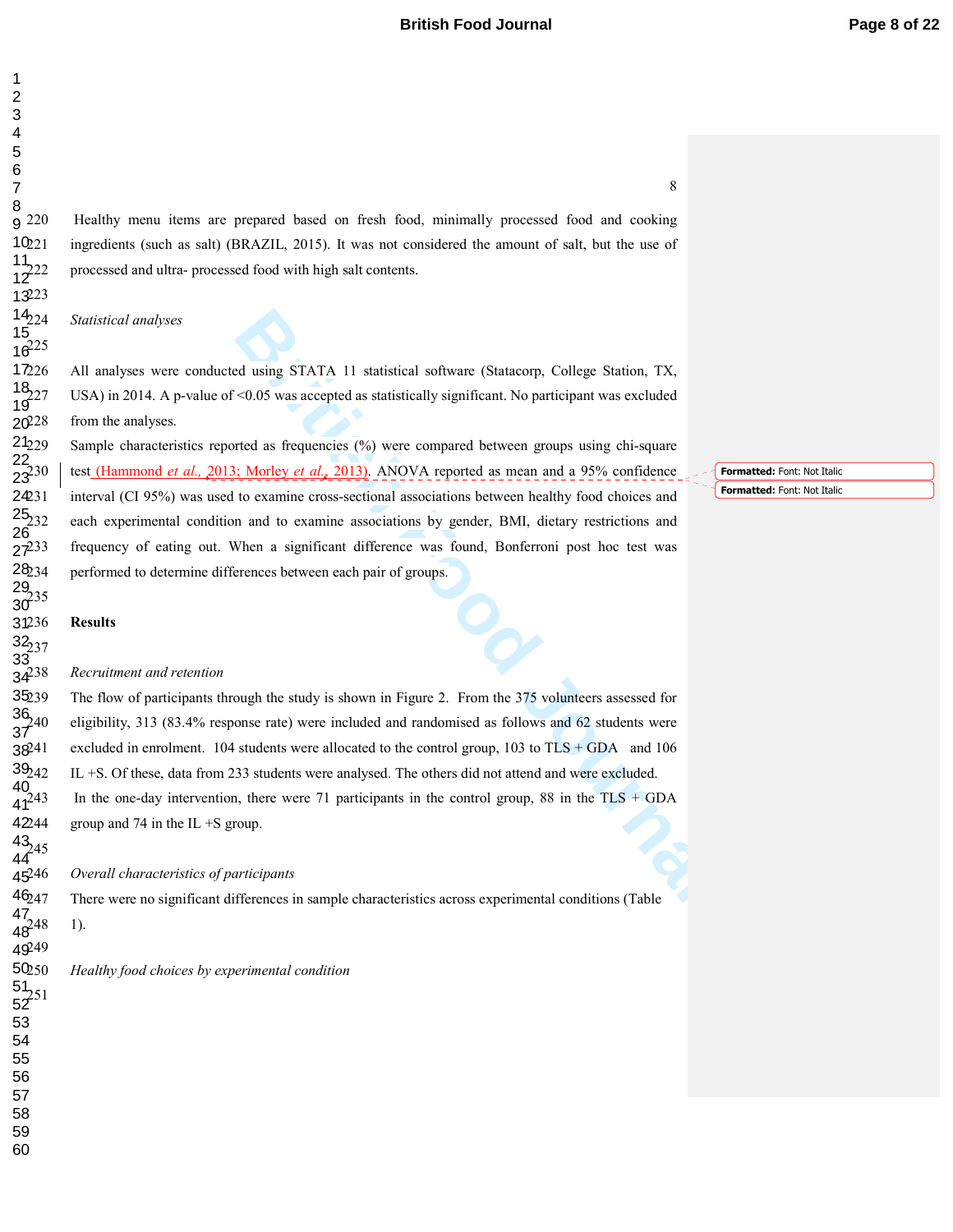252 Considering tThe total of 18 items on the restaurant menu, the mean of items chosen by participants in control group was 8.3 items, in  $TLS + GDA$  was 8.0 items and in the IL +S was 8.9 items. 254 Considering the 12 healthy items on the restaurant menu, the mean of healthy items chosen by

participants in control group was 5.6 items  $(67,6\%$  of the chosen items), in TLS + GDA was 5.4 items  $(67,5\%$  of the chosen items) and in the IL +S was 6.2 items  $(69,8\%$  of the chosen items). The number of healthy food choices was significantly higher among students who received the IL+S menu ( $p<0.05$ ) across experimental conditions. (Table 2).

The presence of IL+S information positively affected women's healthy food choices, not overweight participants and also the healthy food choices of those participants who ate out more than twice a week. As shown in Table 2, there were no significant differences in number of healthy food choices items 262 chosen across individual dishes (salads, side dishes, main courses) and dietary restrictions in the different intervention groups.

264 TLS+GDA **f**ormat had no significant effect on healthy food choices.

### **Discussion**

Land in the IL +S was 6.2 items.(69.8% of the chosen items). The number<br>significantly higher among students who received the IL+S menu (p<0.05)<br>ms. (Table 2).<br>mation positively affected women's healthy food choices, not o 268 The more qualitative menu labelling format (IL+S) was positively associated with healthy food 269 choices. These results indicate that visual information on ingredients and components of dishes can quickly and effectively help consumers compare different options and select the healthier ones when deciding what to eat in a restaurant setting. A possible explanation for the effectiveness of this menu labelling format is the fact that it is a simple, easy to understand informative format which demands little time to be evaluated.

274 According to a systematic review (Fernandes *et al*., 2016), qualitative information may prove more 275 effective in promoting healthy eating. In the UK, Alexander *et al*. (2010) investigated consumer 276 attitudes towards menu labelling and found that they preferred qualitative menu labelling, without the presence of numbers to avoid confusion when using this information. Similarly, in the USA, other 278 researchers also reported that simple menu labelling formats including the use of symbols are preferred by consumers, who are more likely to use menu labelling that requires minimal effort when compared 280 to quantitative information (Lando and Labiner-Wolfe, 2007; Morley *et al*., 2013).

Traffic light labelling is also considered a simple menu labelling format and studies have shown a positive relationship between the traffic light system and healthier food choices (Heathcote and Baic, 283 2011; Morley *et al*., 2013; Thorndike *et al*., 2014; Yepes, 2014). In the present study however, this was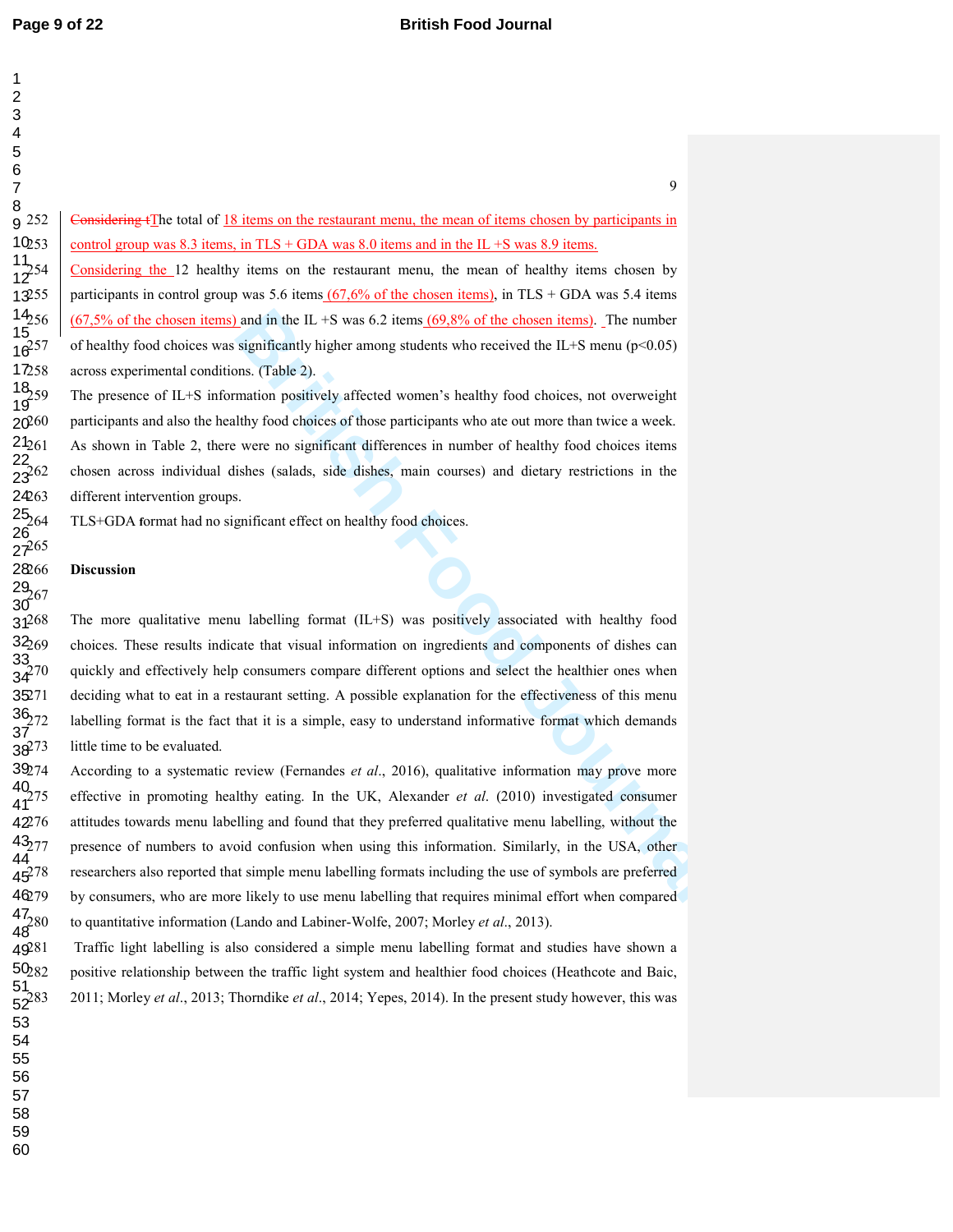284 not the case, as the TLS+GDA format was not as effective as IL+S on influencing the choice of healthier foods. A possible explanation for this result is the fact that the menu of selected restaurant contains much more items than those of other studies, which may demand more time for reading and 287 understanding when compared to the ingredients list plus symbols information besides being able to confuse the consumers when there are different colours' combinations in the many items of the menu, for example, are three yellow alerts better or worse than one green, one yellow and one red? g 284 

> 

> 

> 

In our study, the IL+S labelling format positively affected healthy food choices by women. This is in accordance with other studies on the subject. Brazilian researchers suggested that Brazilian women indeed make healthier choices when eating out (Bezerra and Sichieri, 2009). Additionally, it has been 293 reported that women are more likely to use menu labelling, and are more motivated to try to 294 understanding it (Lando and Labiner-Wolfe, 2007; Driskell *et al*., 2008; Bates *et al*., 2009; Heathcote and Baic, 2011). 

Although studies showed inconsistent association between menu labelling formats and weight status, 297 the presence of IL+S information positively affected healthy food choices in not overweight participants (Harnack *et al.*, 2008; Lee *et al.*, 2016). 

The presence of IL+S information also positively affected healthy food choices in participants who ate out more than twice a week. In this study, the restaurant selected is an everyday restaurant offering a menu with simple dishes. A possible explanation is that people who often have lunch away from home at everyday restaurants look for a healthy diet and simple dishes, making healthier food choices than 303 people who almost never eat out or eat out at leisure restaurants looking for special and different dishes including unhealthy food (Fernandes *et al.*, 2015). 

**n** there are different colours' combinations in the many items of the menu, w alerts better or worse than one green, one yellow and one red?<br>
ling format positively affected healthy food choices by women. This is in<br>
ites 305 Healthy food choices were not significantly different across dishes group and dietary restrictions for all menu labelling conditions. The significantly difference of healthy items was a result of the combination of different items selected, not across dishes group. Although associations between menu labelling conditions and dietary restrictions were not found, the provision of information on ingredients complemented by symbols does enable <u>se</u>people who have health, religious or other related dietary restrictions to choose foods while respecting their habit, without having to ask the attendants the ingredients of each dish, which could be considered embarrassing or restricting the act of eating away from home because they did not have their food choices hampered...  $46_{311}$  

313 Mandatory description of ingredients on restaurant menus could potentially lead to the revision of recipes by owners, in order to make them healthier and thus more attractive to consumers. The action could also result in a positive marketing campaign for the venue.  $52^{315}$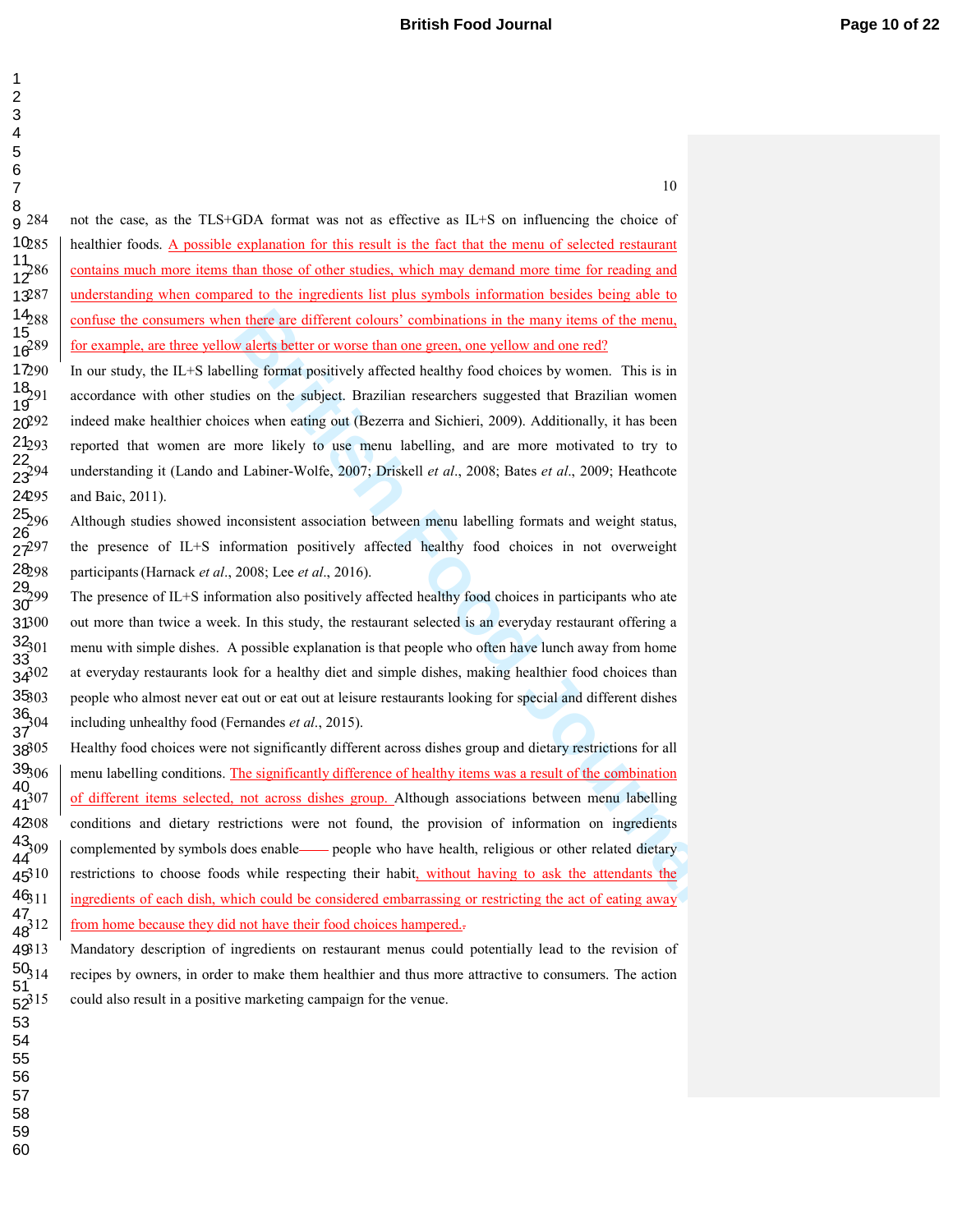## **Page 11 of 22 British Food Journal**

### **Conclusions**

Results of this study indicated a menu labelling format presenting food information with ingredients list and highlighted symbols on the presence of gluten, lactose, trans fat, GMO, as well as on being 321 organic, and/or suitable for vegetarians was positively associated with healthy food choices in a real setting.

By positively influencing healthy food choices, the provision of food information with a list of ingredients and highlighted symbols in restaurants menus could become part of a public policy designed as a strategy to empower consumers, promote health, and address the escalation of obesity and other chronic diseases. Food information with ingredients list and highlighted symbols could be adopted in future legislation on menu labelling in Brazil and around the world. 

#### $Strengths and limitations$

n the presence of gluten, lactose, trans fat, GMO, as well as on being<br>vegetarians was positively associated with healthy food choices in a real<br>the althy food choices, the provision of food information with a list of<br>symp The main strength of this study is the use of rigorous methods to conduct a randomised controlled trial in a real setting with concurrent control and intervention groups at the same place. The setting was a real place (a restaurant) in which ordering food and consumption naturally occurs. According to 333 literature reviews (Kiszko *et al*., 2014; Sinclair *et al*., 2014; Long *et al*., 2015), most menu labelling studies have been conducted in artificial or laboratory settings, which is a limitation in itself to offer recommendations for practice or policy. 

336 To the best of our knowledge, this is also the first randomised controlled trial to test menu labelling formats in a real setting presenting influence on healthier food choices as outcome. 

However, this study has some limitations. The study involved a rather uniform group of university students, homogeneous in terms of age, educational, and behavioural aspects. University students are nevertheless important public health actors, and acquired behaviours during this period that can persist 341 for all their lives (Nelson *et al*., 2008; Blichfeldt and Gram, 2013). 

Another limitation concerns the fact that the intervention occurred during only one day at only one restaurant and it was not collected data on the amount of food that people consumed. Participants did not necessarily consume the food that was selected. 

Generalizability of the findings to other restaurants and populations requires further research. Future studies should seek to confirm the trial findings with adults in the general population and in different types of restaurants.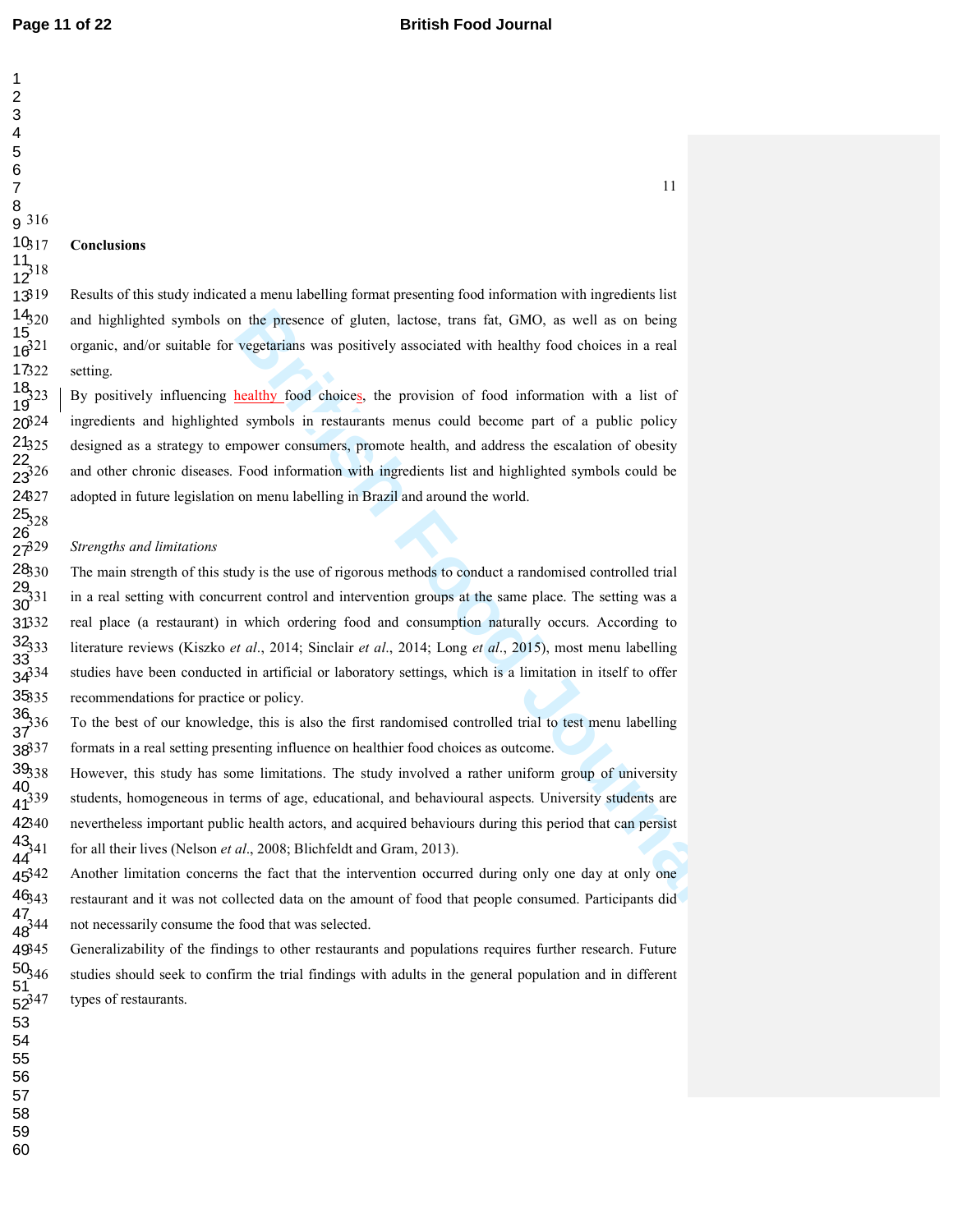#### **Acknowledgements**

Transland Repressed of Support and Evaluation of Graduate Education in Brazil –<br>Aperfeiçoamento de Pessoal de Nivel Superior) for PhD scholarships<br>thermship scholarship, as well as Senior international internship scholarsh We acknowledge the National Council for Scientific and Technological Development in Brazil – CNPq 351 (Conselho Nacional de Desenvolvimento Científico e Tecnológico) for funding (485004/2012-7). We also acknowledge the Federal Agency for Support and Evaluation of Graduate Education in Brazil – 353 CAPES (Coordenação de Aperfeiçoamento de Pessoal de Nível Superior) for PhD scholarships 354 granted, PhD international internship scholarship, as well as Senior international internship scholarship. Last, we acknowledge Science Without Borders program for the PhD internship scholarship granted and for the Postdoc international scholarship granted. We also thank the students for their participation.

### **Financial Support**

The present study was supported by the National Council for Scientific and Technological 361 Development in Brazil – CNPq (Conselho Nacional de Desenvolvimento Científico e Tecnológico) and the Federal Agency for Support and Evaluation of Graduate Education in Brazil – CAPES, Ministry of 363 Education of Brazil, Brasilia, DF, Brazil.

#### **Conflict of interest**

The authors declare that there are no conflicts of interest.

#### **References**

52<br>รุจุ?79

370 Alexander M, O'Gorman K, Wood K (2010), "Nutritional labelling in restaurants: whose responsibility 371 is it anyway?" *International Journal of Contemporary Hospitality Management***,** Vol.22, pp. 572-529.

373 Auchincloss AH, Mallya GG, Leonberg BL *et al.* (2013), "Customer responses to mandatory menu 374 labeling at full-service restaurants", *American Journal of Preventive Medicine*, Vol. 45, pp.710-719.

Bates K, Burton S, Howlett E, Huggins K (2009), "The roles of gender and motivation as moderators 377 of the effects of calorie and nutrient information provision on away-from-home foods", *Journal of Consumer Affairs*, Vol.43, pp.249-273.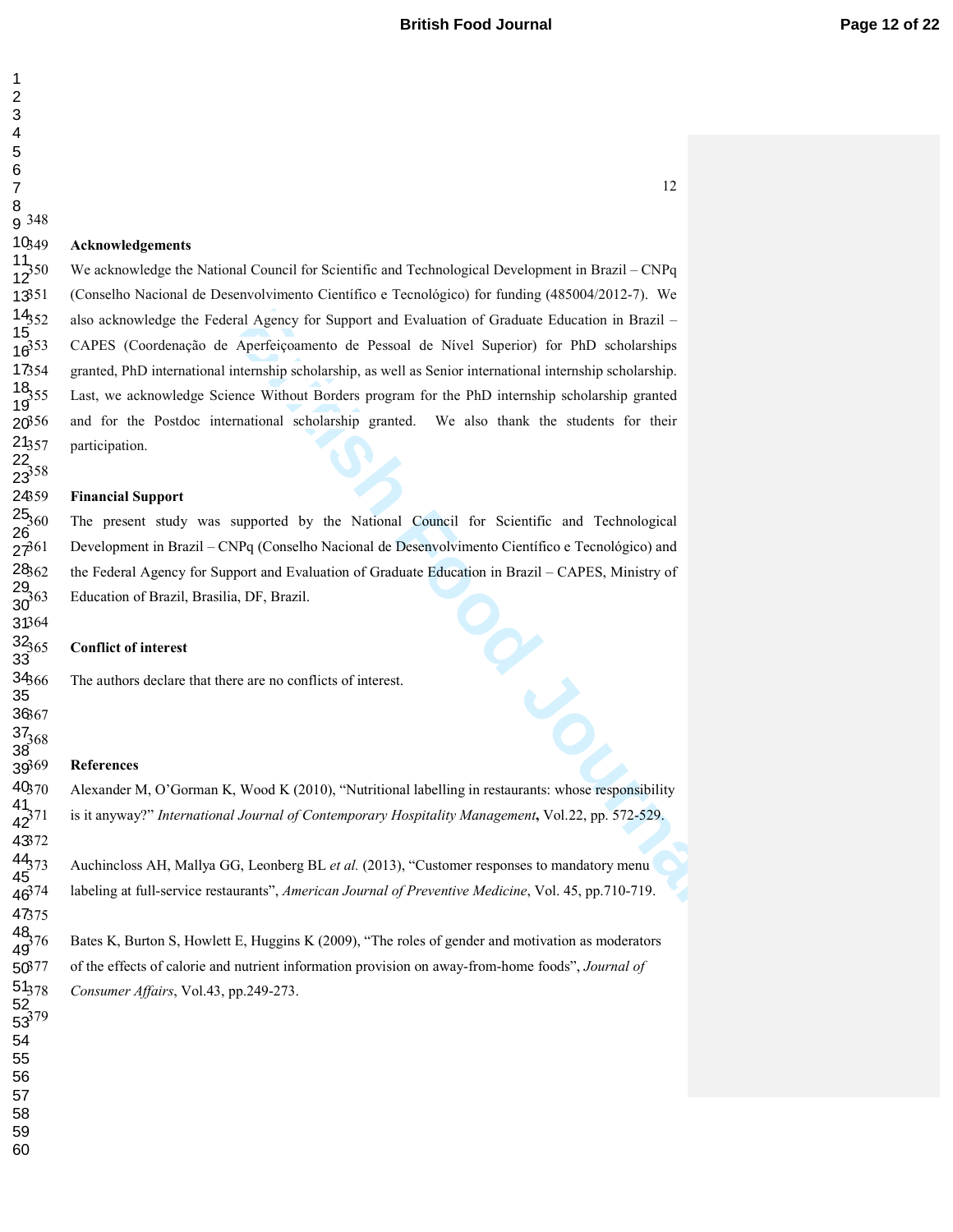| $\mathbf 1$<br>$\overline{c}$                         |                                                                                                                                |
|-------------------------------------------------------|--------------------------------------------------------------------------------------------------------------------------------|
| 3<br>$\overline{\mathbf{4}}$                          |                                                                                                                                |
| 5                                                     |                                                                                                                                |
| 6<br>$\overline{7}$                                   | 13                                                                                                                             |
| 8                                                     |                                                                                                                                |
| g 380                                                 | Bernardo GL, Proença RPC, Calvo MCM et al. (2015), "Assessment of the healthy dietary diversity of                             |
| $10_{381}$                                            | a main meal in a self-service restaurant: a pilot study", British Food Journal, Vol.117, pp. 286 - 301.                        |
| $\frac{11}{12}82$                                     |                                                                                                                                |
| 1383                                                  | Bezerra IN, Sichieri R (2009), Eating out of home and obesity: a Brazilian nationwide survey, Public                           |
| $\frac{14}{15}$<br>$\frac{15}{16}$<br>$\frac{85}{16}$ | Health Nutrition, Vol.12, pp.2037-2043.                                                                                        |
|                                                       |                                                                                                                                |
| 17386                                                 | Bleich SN, Pollack KM (2010), "The publics' understanding of daily caloric recommendations and                                 |
| $\frac{18}{19}87$                                     | their perceptions of calorie posting in chain restaurants", BMC Public Health, Vol.10, pp.1-10.                                |
| 20888                                                 |                                                                                                                                |
| 21389                                                 | Blichfeldt BS, Gram M (2013), "Lost in transition? Student food consumption", Higher Education,                                |
| $\frac{22}{23^{390}}$                                 | Vol.65, pp.277-289.                                                                                                            |
| 24391                                                 |                                                                                                                                |
| $\frac{25}{26}$<br>92                                 | Blumenthal K, Volpp KG (2010), "Enhancing the effectiveness of food labeling in restaurants".                                  |
| $27^{393}$                                            | Journal of the American Medicine Association, Vol.303, pp.553-554.                                                             |
| 2894                                                  |                                                                                                                                |
| $\frac{29}{30}$ 95                                    | Bollinger B, Leslie P, Sorensen A (2011), "Calorie posting in chain restaurants", American Economic<br>Formatted: Font: Italic |
| 31396                                                 | <i>Journal</i> , Vol.3, pp.91-128.                                                                                             |
| $32_{397}$<br>$33_{32}$                               | Brasil. Ministério da Saúde (2008), Guia alimentar para a população brasileira: promovendo a                                   |
| $34^{398}$                                            | alimentação saudável, Brasília, DF: Ministério da Saúde.                                                                       |
| 35399                                                 |                                                                                                                                |
| $\frac{36}{37}$ <sup>400</sup>                        | Brazil. Ministry of Healthy of Brazil (2015), Dietary Guidelines for the Brazilian Population,                                 |
| 38401                                                 | Translated by Carlos Augusto Monteiro - Brasília: Ministry of Health of Brazil.                                                |
| $39_{102}$                                            |                                                                                                                                |
| 40<br>$41^{403}$                                      | Brochu PM, Dovidio JF (2014), "Would you like fries (380 calories) with that? Menu labeling                                    |
| 42404                                                 | mitigates the impact of weight-based stereotype threat on food choice", Social Psychological and                               |
| $\frac{43}{44}$ 05                                    | Personality Science, Vol.5, pp.414-421.                                                                                        |
| 45406                                                 |                                                                                                                                |
| 46407                                                 | Chen HJ, Weng SH, Cheng YY et al. $(2017)$ , "The application of traffic-light food labelling in a                             |
| $\frac{47}{48^{408}}$                                 | worksite canteen intervention in Taiwan", <i>Public Health</i> , Vol.150, pp.17-25.                                            |
| 49409                                                 |                                                                                                                                |
| $\frac{50}{51}$ 10                                    | Dowray S, Swartz JJ, Braxton D et al. (2013), "Potential effect of physical activity based menu labels                         |
| $52^{411}$                                            | on the calorie content of selected fast food meals", <i>Appetite</i> , Vol.62, pp.173-181.<br>Formatted: Font: Italic          |
| 53                                                    |                                                                                                                                |
| 54<br>55                                              |                                                                                                                                |
| 56                                                    |                                                                                                                                |
| 57                                                    |                                                                                                                                |
| 58<br>59                                              |                                                                                                                                |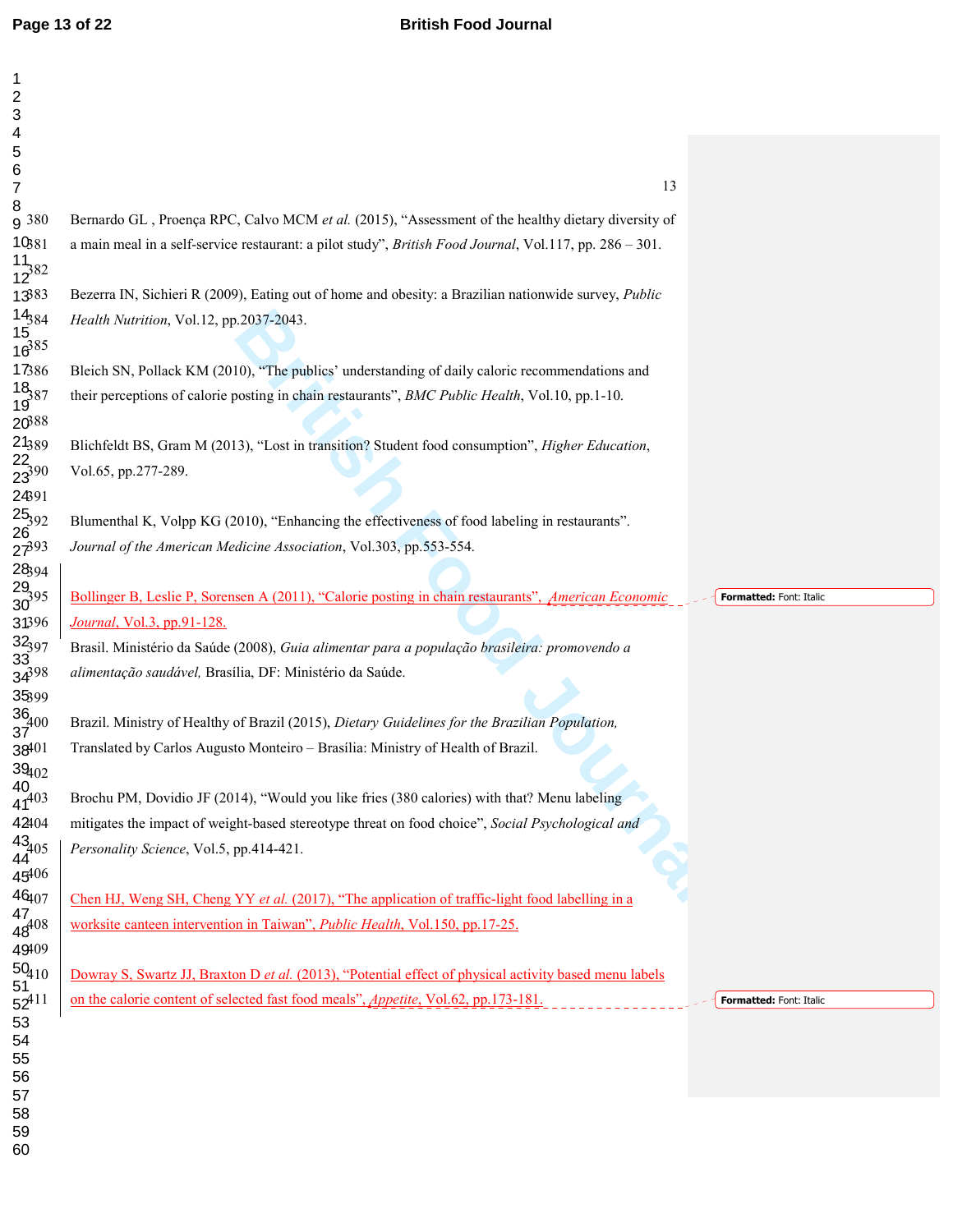# **British Food Journal** *Page 14 of 22*

| $\mathbf 1$                       |                                                                                                           |                         |
|-----------------------------------|-----------------------------------------------------------------------------------------------------------|-------------------------|
| $\overline{c}$<br>3               |                                                                                                           |                         |
| 4                                 |                                                                                                           |                         |
| 5                                 |                                                                                                           |                         |
| 6                                 | 14                                                                                                        |                         |
| $\overline{7}$<br>$\, 8$          |                                                                                                           |                         |
| g 412                             |                                                                                                           |                         |
| $10_{13}$                         | Driskell JA, Schake MC, Detter HA (2008), "Using nutrition labeling as a potential tool for changing      |                         |
| $\frac{11}{12}$ <sup>414</sup>    | eating habits of university dining hall patrons", Journal of the American Dietetic Association, Vol.108,  |                         |
| 13415                             | pp.2071-2076.                                                                                             |                         |
|                                   |                                                                                                           |                         |
| $14_{16}$<br>$15$<br>$16^{417}$   | Dumanovsky T, Huang CY, Bassett MT et al. (2010), "Consumer awareness of fast-food calorie                |                         |
| 17418                             | information in New York City after implementation of a menu labeling regulation", American Journal        | Formatted: Font: Italic |
| $\frac{18}{19}$ <sup>19</sup>     | of Public Health, Vol.100, pp.2520-2525.                                                                  |                         |
| $20^{420}$                        |                                                                                                           |                         |
| $21_{421}$                        | Ellison B, Lusk JL, Davis D (2014), "The effect of calorie labels on caloric intake and restaurant        |                         |
| 22/23                             | revenue: evidence from two full-service restaurants", Journal of Agricultural and Applied Economics,      |                         |
| 24423                             | Vol.46, pp.173-191.                                                                                       |                         |
|                                   |                                                                                                           |                         |
| $\frac{25}{26}$<br>26             |                                                                                                           |                         |
| $27^{425}$<br>28426               | European Food Information Council (2015), Global update on nutrition labelling, Brussels: EUFIC.          |                         |
|                                   |                                                                                                           |                         |
| $\frac{29}{30^{427}}$             | Feldman C, Hartwell H, Brusca J (2013), "Using student opinion and design inputs to develop an            |                         |
| 31428                             | informed university foodservice menu", Appetite, Vol.69, pp.80-88.                                        |                         |
| $\frac{32}{33}$                   |                                                                                                           |                         |
| $34^{30}$                         | Fernandes AC, Oliveira RC, Rodrigues VM et al. (2015), "Perceptions of university students regarding      |                         |
| 35431                             | calories, food healthiness, and the importance of calorie information in menu labelling", Appetite,       |                         |
| $\frac{36}{37}$ <sup>432</sup>    | Vol.91, pp.173-178.                                                                                       |                         |
| 38433                             |                                                                                                           |                         |
| $39_{134}$                        | Fernandes AC, Oliveira RC, Rodrigues VM et al. (2016), "Influence of menu labeling on food choices        |                         |
| 40<br>$47^{435}$                  | in real-life settings: a systematic review", Nutrition Reviews, Vol.74, pp.534-548.                       |                         |
| 42436                             |                                                                                                           |                         |
| $43_{437}$<br>44                  | Gerlach L (2013), "The effect of displaying traffic-light nutritional labels in a university cafeteria on |                         |
| $45^{438}$                        | students' food choice", Plymouth Student Journal of Health and Social Work, Vol.5, pp.13-29.              |                         |
| 46439                             |                                                                                                           |                         |
| $^{47}_{48}$<br>48 <sup>440</sup> |                                                                                                           |                         |
|                                   | Girz L, Polivy J, Provencher V et al. (2013), "The four undergraduate years. Changes in weight, eating    |                         |
| 49441                             | attitudes, and depression", <i>Appetite</i> , Vol. 69, pp. 145-150.                                       | Formatted: Font: Italic |
| $50_{442}$<br>51                  |                                                                                                           |                         |
| 52                                |                                                                                                           |                         |
| 53                                |                                                                                                           |                         |
| 54<br>55                          |                                                                                                           |                         |
| 56                                |                                                                                                           |                         |
| 57                                |                                                                                                           |                         |
| 58<br>59                          |                                                                                                           |                         |
| 60                                |                                                                                                           |                         |
|                                   |                                                                                                           |                         |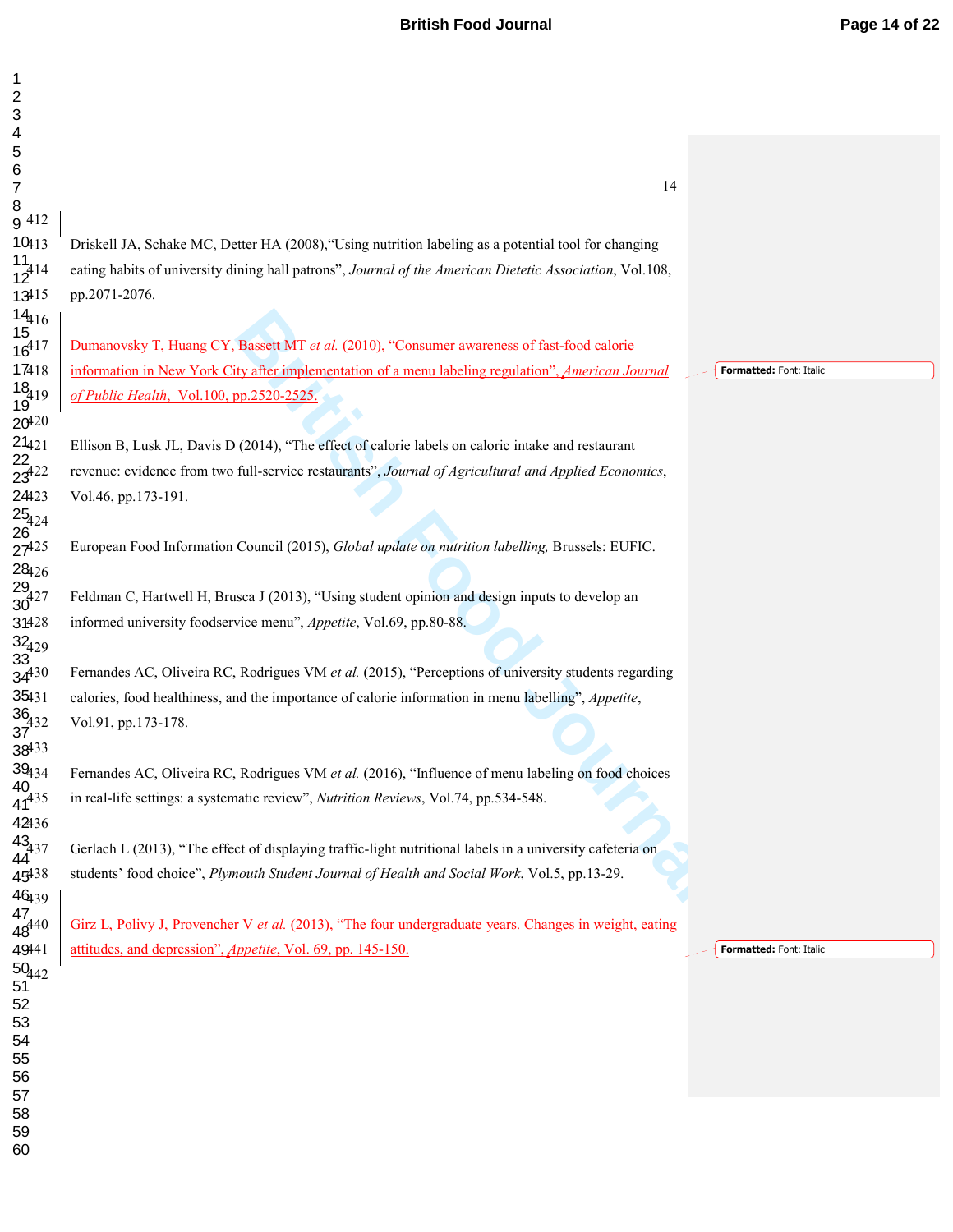*B*, pp.860-866,<br> **Bridge SM** *Bt al.* (2008), "Effects of calorie labeling and value size pricing on<br>
the strom an experimental trial", *International Journal of Behavioral*<br> *By*, available at: https://www.nebi.nlm.nih.g Hammond D, Goodman S, Hanning R *et al* (2013), "A randomized trial of calorie labelling on menus", *Preventive Medicine*, Vol.57, pp.860-866. Harnack LJ, French SA, Oakes JM *et al.* (2008), "Effects of calorie labeling and value size pricing on fast food meal choices: Results from an experimental trial", *International Journal of Behavioral Nutrition and Physical Activity*, available at: https://www.ncbi.nlm.nih.gov/pmc/articles/PMC2621234/ (accessed 12 October 2016). Heathcote F, Baic S (2011), "The effectiveness and acceptability of a traffic light labelled menu with energy information to signpost customers towards healthier alternatives in a table service restaurant", *Journal of Human Nutrition and Dietetics*, Vol.24, pp. 375–407.

Grunert KG, Wills JM (2007), "A review of European research on consumer response to nutrition

444 information on food labels", *Journal of Public Health*, Vol.15, pp.385-399.

458 Hoefkens C, Lachat C, Kolsteren P *et al* (2011),"Posting point-of-purchase nutrition information in university canteens does not influence meal choice and nutrient intake", *American Journal of Clinical Nutrition*, Vol.94, pp.562-570.

462 Hoefkens C, Pieniak Z, Camp JV *et al* (2012), "Explaining the effects of a point-of-purchase nutrition information intervention in university canteens: a structural equation modelling analysis", *International Journal of Behavioral Nutrition and Physical Activity*, available at:

https://ijbnpa.biomedcentral.com/articles/10.1186/1479-5868-9-111 (accessed 25 April 2015).

467 Kiszko KM, Martinez OD, Abrams C, Elbel B (2014), "The influence of calorie labeling on food 468 orders and consumption: a review of the literature", *Journal of Community Health*, Vol.39, pp.1248- 1269.

Lando AM, Labiner-Wolfe J (2007), "Helping consumers make more healthful food choices. 472 Consumer views on modifying food labels and providing point-of purchase nutrition information at 473 quick-service restaurants", *Journal of Nutrition Education and Behavior*, Vol.39, pp.157–163.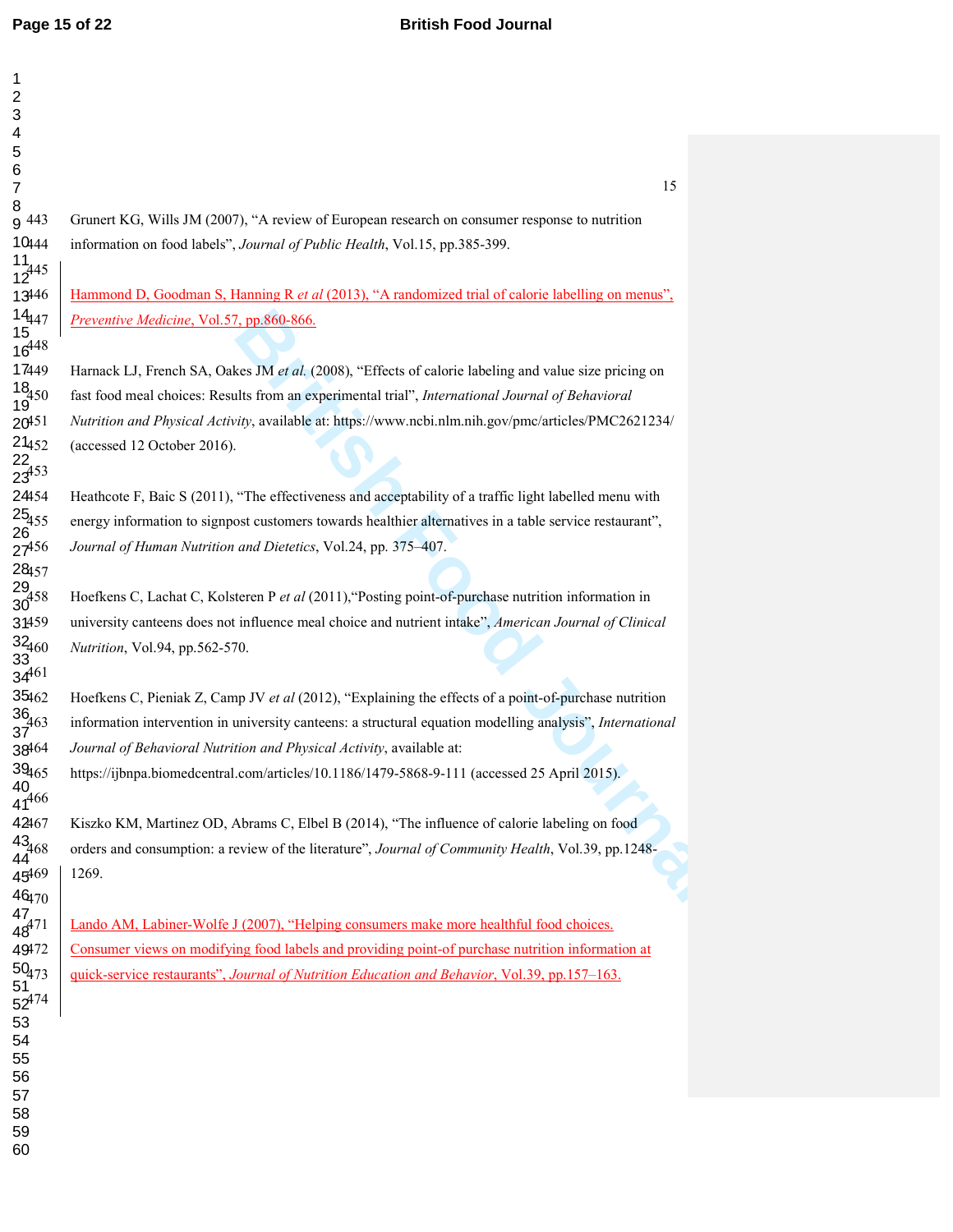# **British Food Journal** *Page 16 of 22*

| $\overline{\mathbf{c}}$<br>3<br>4                   |                                                                                                                  |
|-----------------------------------------------------|------------------------------------------------------------------------------------------------------------------|
| 5                                                   |                                                                                                                  |
| 6<br>$\overline{7}$                                 | 16                                                                                                               |
| 8<br>g 475                                          | Lassen AD, Beck A, Leedo E et al. (2014), "Effectiveness of offering healthy labelled meals in                   |
| 10476                                               | improving the nutritional quality of lunch meals eaten in a worksite canteen", Appetite, Vol. 75, pp. 128-       |
| $\frac{11}{12}$ <sup>477</sup>                      | 134.                                                                                                             |
| 13478                                               |                                                                                                                  |
|                                                     | Lee JWC, Shimizu M, Wansink B (2013), "You taste what you see: do organic labels bias taste                      |
| $14_{179}$<br>$15_{16}$<br>$16^{480}$               | perceptions?" Food Quality and Preference, Vol.29, pp.33-39.                                                     |
| 17481                                               |                                                                                                                  |
| $\frac{18}{19}$ 82                                  | Lee-Kwan SH, Pan L, Maynard LM, McGuire LC, Park S (2016), "Factors associated with self-                        |
| 20483                                               | reported menu-labeling usage among US adults", Journal of the Academy of Nutrition and Dietetics,                |
| $\frac{21}_{484}$<br>$\frac{22}{23}$ <sup>485</sup> | Vol.116, pp.1127-1135.                                                                                           |
|                                                     |                                                                                                                  |
| 24486                                               | Lando AM, Labiner Wolfe J (2007), "Helping consumers make more healthful food choices.                           |
| $\frac{25}{26}$<br>26                               | Consumer views on modifying food labels and providing point of purchase nutrition information at                 |
| $27^{488}$                                          | quick-service restaurants", Journal of Nutrition Education and Behavior, Vol.39, pp.157-163.                     |
| 28489                                               |                                                                                                                  |
| $\frac{29}{30^{490}}$                               | Long MW, Tobias DK, Cradock AL et al. (2015), "Systematic Review and Meta-analysis of the Impact                 |
| 31491<br>32<br>33492                                | of restaurant menu calorie labeling", American Journal of Public Health, Vol.105, pp.e11-e24.                    |
| $\frac{34}{35}$ <sup>93</sup>                       | Malam S, Clegg S, Kirwan S, Mcginigal S (2009), Comprehension and use of UK nutrition signpost                   |
| $36^{494}$                                          | labeling schemes, London: Food Standards Agency.                                                                 |
| 37495                                               |                                                                                                                  |
| 38 <sub>496</sub>                                   | Malik VS, Willet WC, Hu FB (2013), "Global obesity: trends, risk factors and policy implications",               |
| 40497                                               | Nature Reviews Endocrinology, Vol.9, pp.13-27.                                                                   |
| $41_{498}$<br>$42$<br>$43_{499}$                    |                                                                                                                  |
|                                                     | Martinez O, Roberto C, Kim J et al (2013), "A Survey of undergraduate student perceptions and use of             |
| 44500                                               | nutrition information labels in a university dining hall", <i>Health Education Journal</i> , Vol.72, pp.319-325. |
| $\frac{45}{46}01$                                   |                                                                                                                  |
| 4702                                                | Morley B, Scully M, Martin J et al (2013), "What types of nutrition menu labelling lead consumers to             |
| $\frac{48_{503}}{49}$<br>50 <sup>504</sup>          | select less energy-dense fast food? An experimental study", Appetite, Vol.67, pp.8-15.                           |
|                                                     |                                                                                                                  |
| 51505                                               | Nelson MC, Story M, Larson NI et al. (2008), "Emerging adulthood and college aged youth: an                      |
| $\frac{52}{53}06$                                   | overlooked age for weight-related behavior change", Obesity, Vol.16, pp. 2205-2211.                              |
| 54                                                  |                                                                                                                  |
| 55<br>56                                            |                                                                                                                  |
| 57                                                  |                                                                                                                  |
| 58                                                  |                                                                                                                  |
| 59<br>60                                            |                                                                                                                  |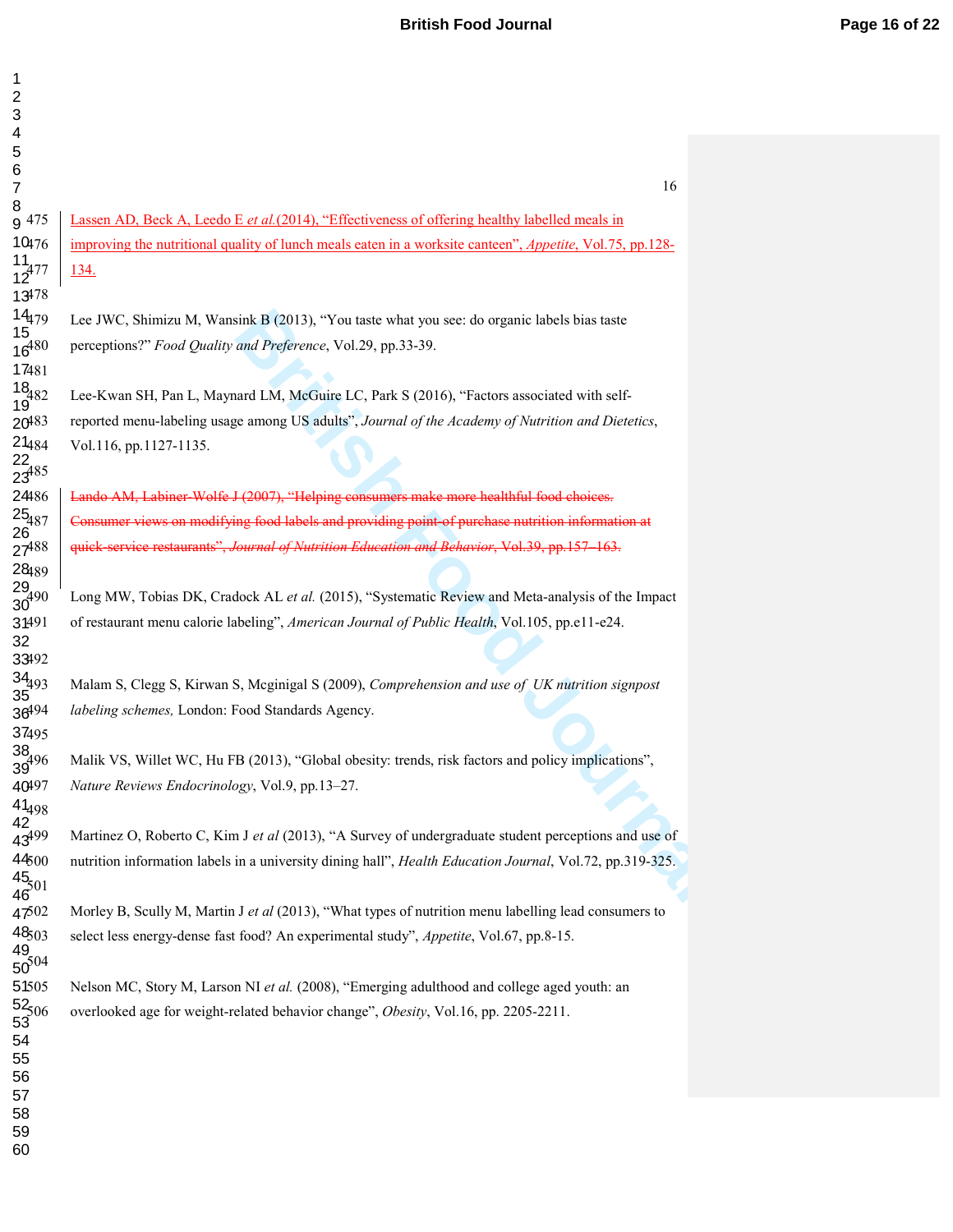| $\mathbf 1$                                               |                                                                                                        |                         |
|-----------------------------------------------------------|--------------------------------------------------------------------------------------------------------|-------------------------|
| $\overline{2}$<br>3                                       |                                                                                                        |                         |
| 4                                                         |                                                                                                        |                         |
| 5                                                         |                                                                                                        |                         |
| 6                                                         | 17                                                                                                     |                         |
| $\boldsymbol{7}$<br>8                                     |                                                                                                        |                         |
| g 507                                                     |                                                                                                        |                         |
| $10_{508}$                                                | Oliveira RC, Fernandes AC, Proença RPC et al. (2017), "Preferences for menu labelling formats of       |                         |
| $\frac{11}{12}$ 09                                        | young adults in Brazil and in the United Kingdom", Revista de Nutrição, Vol.30, pp.321-332.            |                         |
| 13510                                                     |                                                                                                        |                         |
| $\frac{14}{15}$ 11                                        | Oliveira RC, Proença-RPC, Salles RK (2012), "The right to food and nutrition information in            |                         |
| $16^{512}$                                                | restaurants: a review", Demetra, Vol.7, pp. 47-58.                                                     |                         |
| 17513                                                     |                                                                                                        |                         |
| $\frac{18}{19}$ 14                                        | Pulos E, Leng K (2010), "Evaluation of a voluntary menu-labeling program in full-service restaurants", |                         |
| 20 <sup>515</sup>                                         | American Journal of Public Health, Vol.100, pp.1035-1039.                                              | Formatted: Font: Italic |
| $21_{516}$                                                |                                                                                                        |                         |
| $\frac{22}{23}$ 17                                        | Roberto CA, Haynos AF, Schwartz MB et al. (2013), "Calorie estimation accuracy and menu labeling       |                         |
| 24518                                                     | perceptions among individuals with and without binge eating and/or purging disorders", Eating Weight   |                         |
| $\frac{25}{26}$ 19                                        | Disorders, Vol.18, pp.255-261.                                                                         |                         |
| $27^{520}$                                                |                                                                                                        |                         |
| 28521                                                     |                                                                                                        |                         |
| $\frac{29}{30}$ <sup>22</sup>                             |                                                                                                        |                         |
| 31523                                                     | Schornack B, Rozensher S (2014), "The effects of menu calorie labeling on consumer food choice         |                         |
|                                                           | behaviour", American Journal of Health Science, Vol.5, pp.29-36.                                       |                         |
| $\begin{array}{c} 32_{524} \\ 33 \\ 34^{525} \end{array}$ |                                                                                                        |                         |
| 35526                                                     | Sinclair S, Cooper M, Mansfiels ED (2014), "The influence of menu labeling on calories selected or     |                         |
| $\frac{36}{37}$ <sup>27</sup>                             | consumed: a systematic review and meta-analysis", Journal of the Academy of Nutrition and Dietetics,   |                         |
|                                                           |                                                                                                        |                         |
| 38528<br>$39_{529}$                                       | Vol.114, pp.1375-1388.                                                                                 |                         |
| $\frac{40}{41^{530}}$                                     |                                                                                                        |                         |
|                                                           | Stein K (2010), "A national approach to restaurant menu labeling: the Patient Protection and           |                         |
| 42531                                                     | Affordable Health Care Act. Section 4205", Journal of the American Dietetic Association, Vol.110,      | Formatted: Font: Italic |
| 43/43                                                     | pp.1288-1289.                                                                                          |                         |
| 4533                                                      |                                                                                                        |                         |
| 46534                                                     | Tangari AH, Burton S, Howlett E, Cho Y, Thyeoff A (2010), "Weighing in on fast food consumption:       |                         |
| $\frac{47}{48}$ 35                                        | the effects of meal and calorie disclosures on consumer fast food evaluations", The Journal of         |                         |
| 49536                                                     | Consumer Affairs, Vol.44, pp.431-462.                                                                  |                         |
| $\frac{50}{51}37$                                         |                                                                                                        |                         |
| 52                                                        |                                                                                                        |                         |
| 53<br>54                                                  |                                                                                                        |                         |
| 55                                                        |                                                                                                        |                         |
| 56                                                        |                                                                                                        |                         |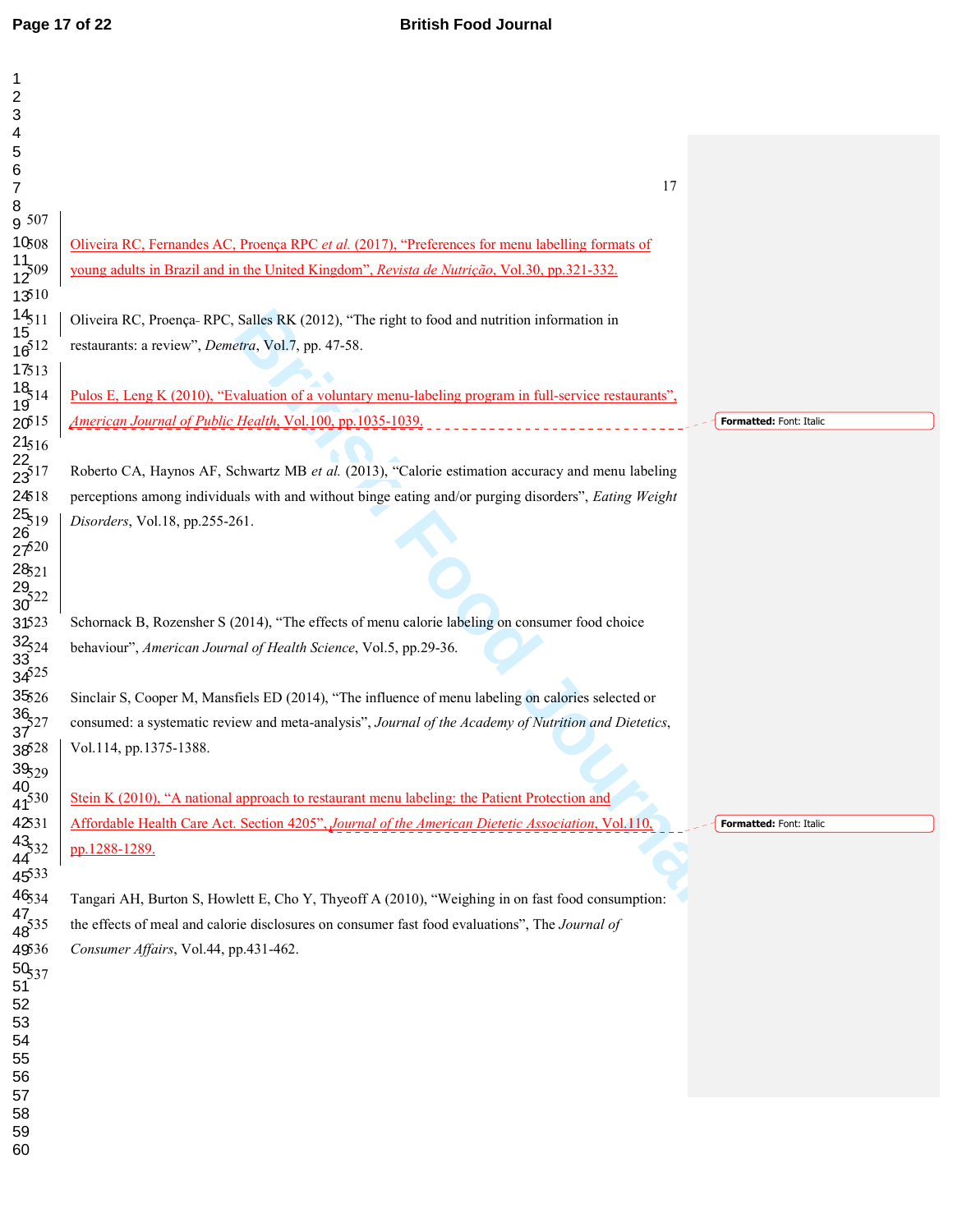# **British Food Journal** *Page 18 of 22*

| 1               |                                        |     |  |
|-----------------|----------------------------------------|-----|--|
|                 |                                        |     |  |
| 3               |                                        |     |  |
| 4               |                                        |     |  |
| 5<br>6          |                                        |     |  |
| 7               |                                        |     |  |
| 8               |                                        |     |  |
|                 | $9^{538}$                              |     |  |
|                 | 10,39                                  |     |  |
|                 |                                        |     |  |
|                 | $\frac{11}{12}$ <sup>540</sup>         |     |  |
|                 | $13^{41}$                              |     |  |
|                 | $14_{542}$                             |     |  |
|                 | $\frac{15}{16}$ <sup>13</sup>          |     |  |
|                 |                                        |     |  |
|                 | 17544                                  |     |  |
|                 | $18_{545}$                             |     |  |
|                 | 19 <sup>'4.</sup><br>20 <sup>546</sup> |     |  |
|                 | $21_{54}$                              |     |  |
|                 | $\frac{22}{23^{548}}$                  |     |  |
|                 |                                        |     |  |
|                 | 24549                                  |     |  |
|                 | $25_{50}$                              |     |  |
|                 | 26                                     |     |  |
|                 | $27^{51}$                              |     |  |
|                 | 28552                                  |     |  |
|                 | $\frac{29}{353}$<br>30                 |     |  |
|                 | 31554                                  |     |  |
|                 | $32_{555}$                             |     |  |
|                 | 33                                     |     |  |
|                 | $34^{556}$                             |     |  |
| ί               | 35557                                  |     |  |
|                 | $\frac{36}{358}$                       |     |  |
|                 | $\frac{1}{2}$                          |     |  |
|                 | 38559                                  |     |  |
|                 | ,<br>395 <sub>6(</sub>                 |     |  |
| 41 <sup>.</sup> | 40                                     | 561 |  |
|                 | 42562                                  |     |  |
|                 | $43_{563}$                             |     |  |
| 44              |                                        |     |  |
|                 | $45^{64}$                              |     |  |
|                 | 46,65                                  |     |  |
| 47              |                                        | 566 |  |
|                 | 48                                     |     |  |
|                 | 49567                                  |     |  |
| 51              | 50 <sub>568</sub>                      |     |  |
|                 | $52^{569}$                             |     |  |
| 53              | 3                                      |     |  |
| 54              |                                        |     |  |
| 55              |                                        |     |  |
| 56              |                                        |     |  |
| 57              |                                        |     |  |
| 58              | 3                                      |     |  |
|                 |                                        |     |  |

|                          | 18                                                                                                                                                                                               |
|--------------------------|--------------------------------------------------------------------------------------------------------------------------------------------------------------------------------------------------|
| 538                      | Thomas Jr L, Mills JE (2006), "Consumer knowledge and expectations of restaurant menus and their                                                                                                 |
| 539<br>540               | governing legislation: a qualitative assessment", Journal of Foodservice, Vol.17, pp.6-22.                                                                                                       |
| 541                      | Thorndike AN, Riis J, Sonnenberg LM, Levy DE (2014), "Traffic-light labels and choice architecture:                                                                                              |
| 542<br>543               | promoting healthy food choices", American Journal of Preventive Medicine, Vol.46, pp.143-149.                                                                                                    |
| 544                      | Thunstrom L, Nordstrom J (2011). "Does easily accessible nutritional labelling increase consumption                                                                                              |
| 345                      | of healthy meals away from home? A field experiment measuring the impact of a point-of-purchase                                                                                                  |
| p46<br>547               | healthy symbol on lunch sales", Acta Agriculturae Scandinavica, Vol.8, pp.200-207.                                                                                                               |
| 548                      | United Kingdom. Food Standards Agency (2007), Front-of-pack traffic light signpost labelling:                                                                                                    |
| 549<br>550               | technical guidance, London: Navigator Research.                                                                                                                                                  |
| 551                      | United Kingdom. Food Standards Agency. Central Office of Information on behalf (2009), Consumer                                                                                                  |
| 852<br>553               | response to nutrition information available in catering outlets, London, Navigator Research.                                                                                                     |
| 554                      | United States of America. Department of Health and Human Services. Food and Drug Administration                                                                                                  |
| 355                      | (2014), Food Labeling: Nutrition Labeling of Standard Menu Items in Restaurants and Similar Retail                                                                                               |
| 556                      | Food Establishments. Final Regulatory Impact Analysis FDA-2011-F-0172, available at:                                                                                                             |
| 657<br>558               | http://www.fda.gov/downloads/Food/IngredientsPackagingLabeling/LabelingNutrition/UCM423985.p<br>df (accessed 21 August 2015).                                                                    |
| 559<br>560<br>561        | World Health Organization (1995), Physical status: the use and interpretation of anthropometry,<br>Geneva: WHO Technical Report Series nº 854.                                                   |
| 562                      |                                                                                                                                                                                                  |
| $\frac{563}{563}$<br>564 | Yepes MF (2014), "Mobile tablet menus: attractiveness and impact of nutrition labeling formats on<br>millennials' food choices", Cornell Hospitality Quartely, Vol.56, pp. 58-67.                |
| <b>5</b> 65              |                                                                                                                                                                                                  |
| 566                      | Yoon HJ, George T (2012), "Nutritional information disclosure on the menu: focusing on the roles of<br>menu context, nutritional knowledge and motivation", International Journal of Hospitality |
| 567<br>568               |                                                                                                                                                                                                  |
| 569                      | <i>Management, Vol.31, pp.1187-1194.</i>                                                                                                                                                         |
|                          |                                                                                                                                                                                                  |
|                          |                                                                                                                                                                                                  |
|                          |                                                                                                                                                                                                  |
|                          |                                                                                                                                                                                                  |
|                          |                                                                                                                                                                                                  |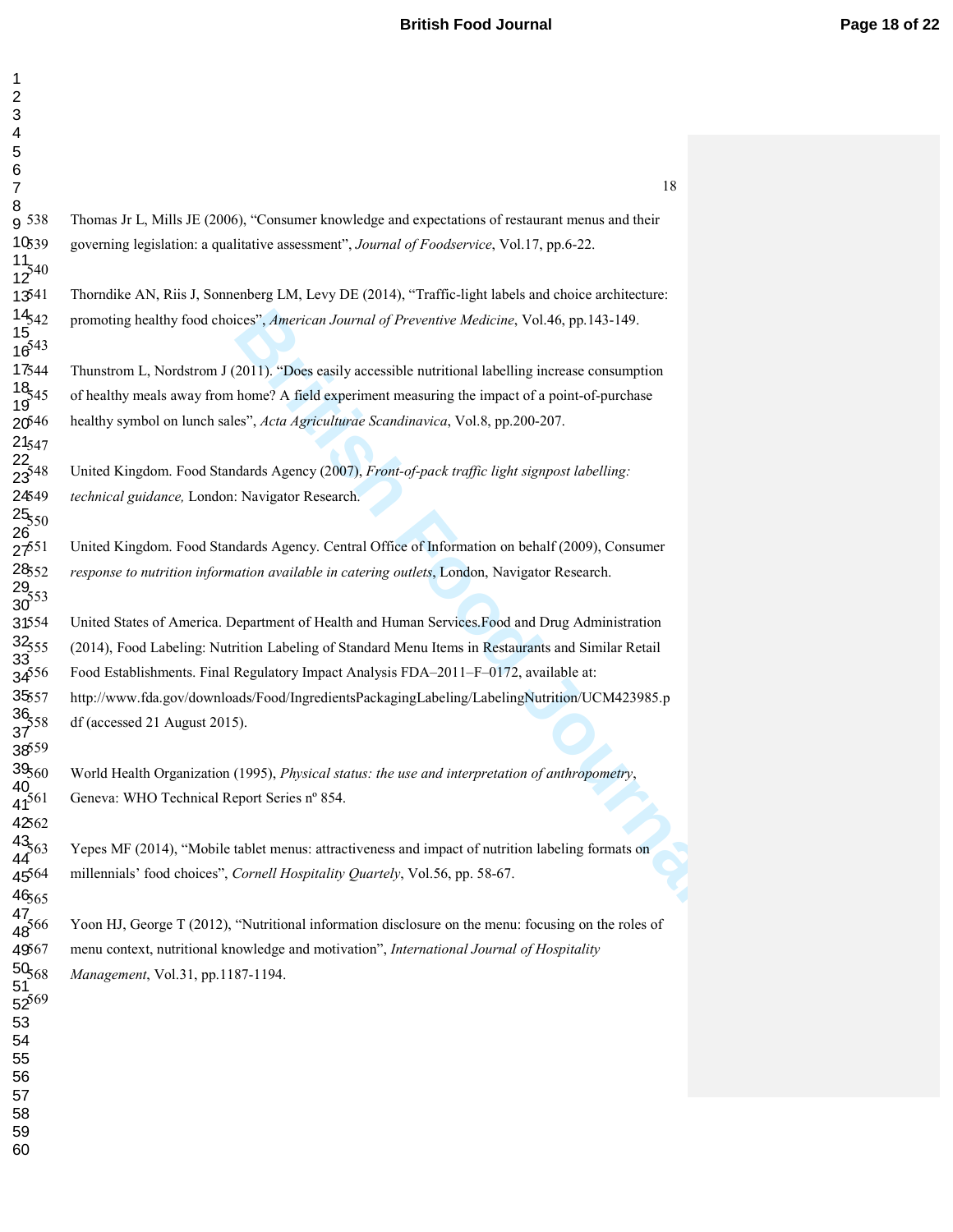## **Page 19 of 22 British Food Journal**

| 1<br>$\overline{\mathbf{c}}$<br>3<br>$\overline{\mathbf{4}}$                                            |                                                                                           |  |
|---------------------------------------------------------------------------------------------------------|-------------------------------------------------------------------------------------------|--|
| 5                                                                                                       |                                                                                           |  |
| $\,6$<br>$\overline{7}$                                                                                 | 19                                                                                        |  |
| 8                                                                                                       |                                                                                           |  |
| 9570                                                                                                    |                                                                                           |  |
| 10,71                                                                                                   |                                                                                           |  |
| $\frac{11}{12}$ 72                                                                                      |                                                                                           |  |
| 13573                                                                                                   | <b>Figures titles</b>                                                                     |  |
| $14574$<br>$15575$<br>$16$<br>$17576$                                                                   | Fig1. Menu labelling formats tested by experimental condition.                            |  |
|                                                                                                         |                                                                                           |  |
|                                                                                                         | Fig. 2. Participants flow diagram.                                                        |  |
| $\begin{array}{c}\n 18.77 \\  19.78 \\  20^{578} \\  21579\n \end{array}$                               |                                                                                           |  |
|                                                                                                         |                                                                                           |  |
|                                                                                                         | <b>Tables titles</b>                                                                      |  |
|                                                                                                         |                                                                                           |  |
| $22\overline{380}$<br>$23\overline{481}$<br>$25\overline{82}$<br>$26\overline{27}$<br>$27\overline{33}$ | Table 1. Sample characteristics by experimental condition (n=233).                        |  |
|                                                                                                         |                                                                                           |  |
|                                                                                                         | Table 2. Mean number of healthier food items chosen by experimental condition.            |  |
| 28584<br>29585                                                                                          |                                                                                           |  |
| $\begin{array}{c}\n 30_{586} \\  31_{32} \\  32_{587}\n \end{array}$                                    |                                                                                           |  |
|                                                                                                         |                                                                                           |  |
| 33588                                                                                                   | Appendix 1 - CONSORT 2010 checklist of information to include when reporting a randomised |  |
| $\frac{34}{35}89$                                                                                       | trial                                                                                     |  |
| 36590                                                                                                   |                                                                                           |  |
| 37<br>38                                                                                                |                                                                                           |  |
| 39                                                                                                      |                                                                                           |  |
| 40                                                                                                      | Impos                                                                                     |  |
| 41<br>42                                                                                                |                                                                                           |  |
| 43                                                                                                      |                                                                                           |  |
| 44<br>45                                                                                                |                                                                                           |  |
| 46                                                                                                      |                                                                                           |  |
| 47                                                                                                      |                                                                                           |  |
| 48<br>49                                                                                                |                                                                                           |  |
| 50                                                                                                      |                                                                                           |  |
| 51<br>52                                                                                                |                                                                                           |  |
| 53                                                                                                      |                                                                                           |  |
| 54                                                                                                      |                                                                                           |  |
| 55<br>56                                                                                                |                                                                                           |  |
| 57                                                                                                      |                                                                                           |  |
| 58<br>59                                                                                                |                                                                                           |  |
| 60                                                                                                      |                                                                                           |  |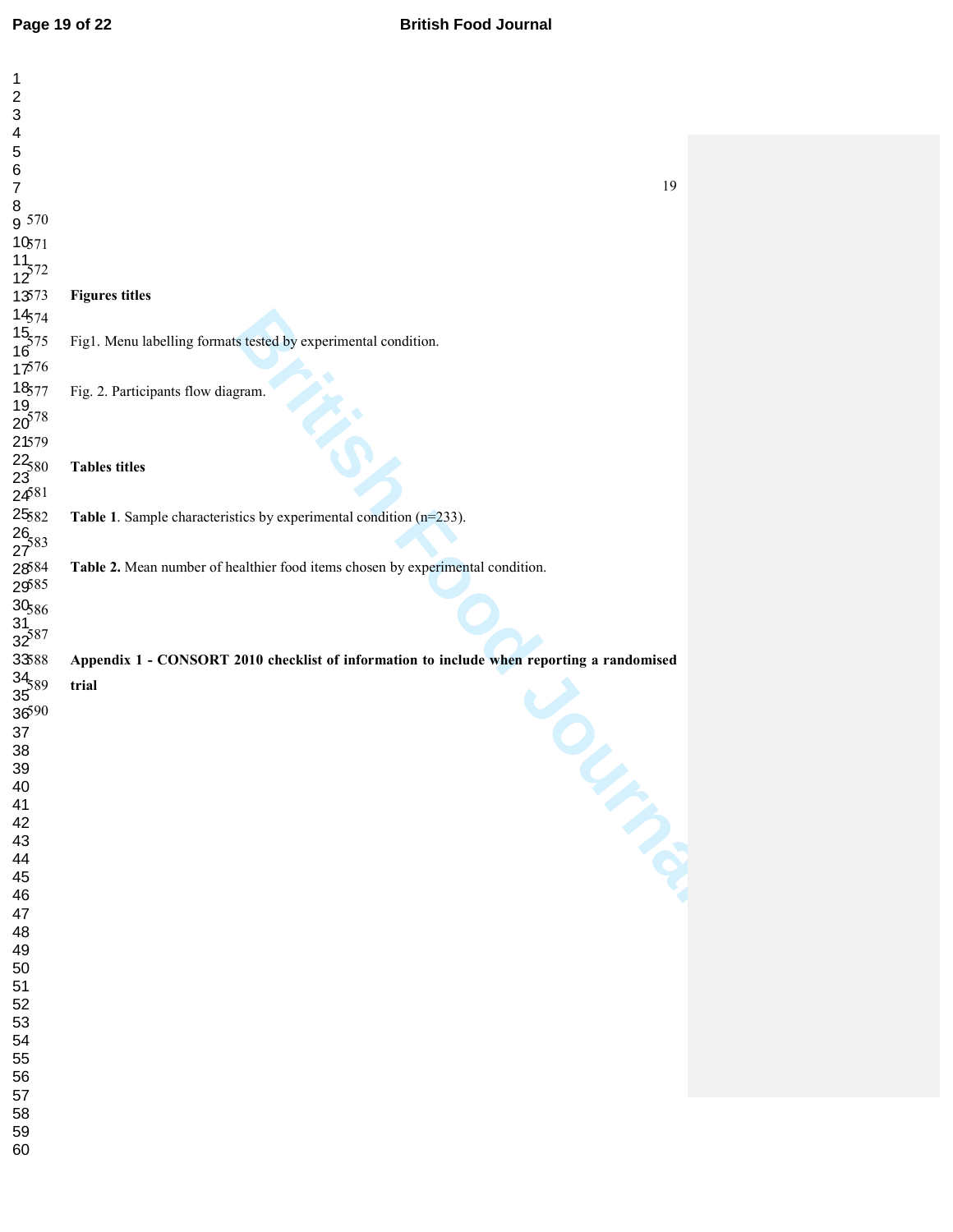

Fig1. Menu labelling formats tested by experimental condition.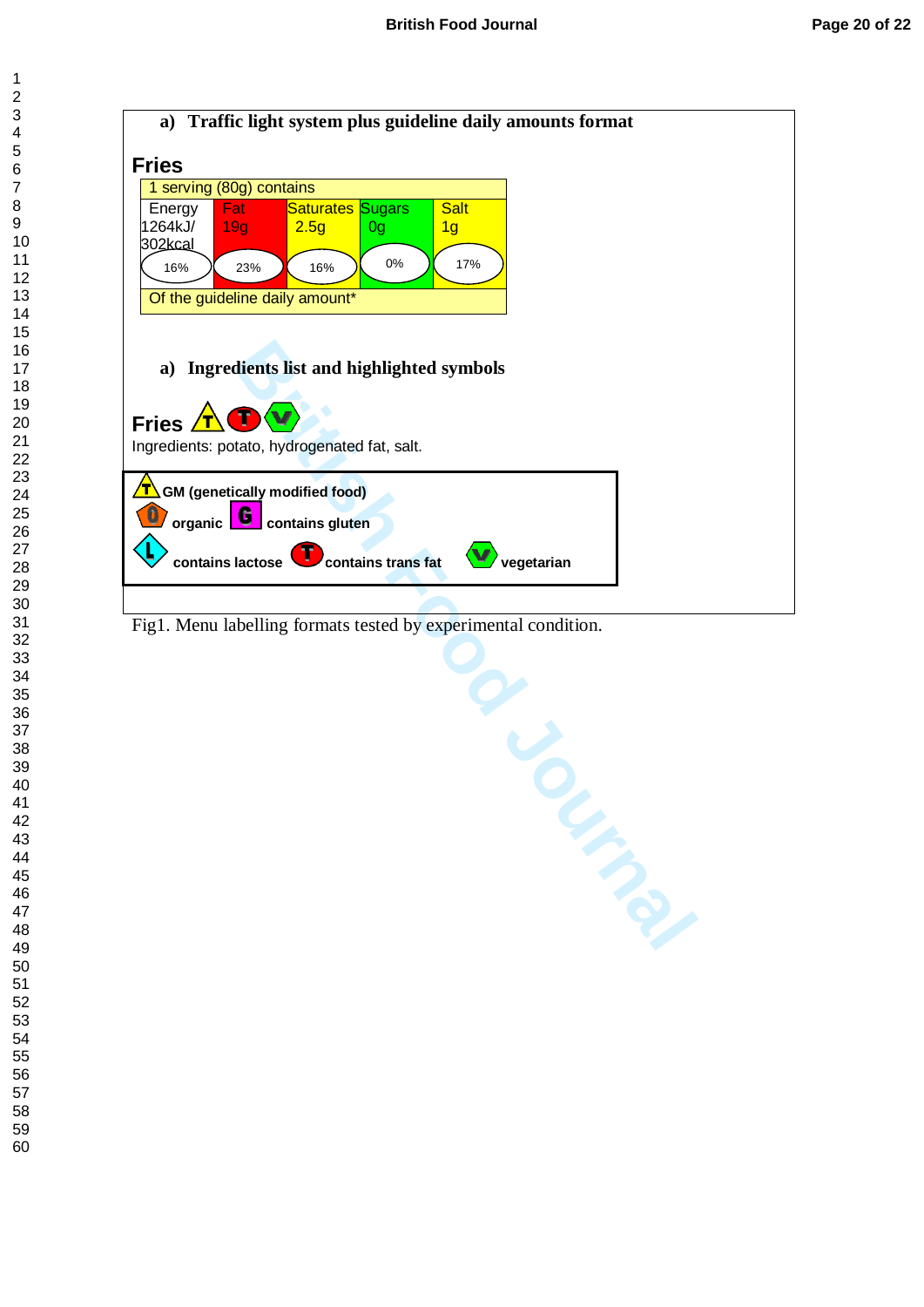**Table 1**. Sample characteristics by experimental condition (n=233).

| <b>Variable</b>             | Control    | <b>TLS+GDA</b> | $IL + S$                 |
|-----------------------------|------------|----------------|--------------------------|
|                             | $(n=71)$   | $(n=88)$       | $(n=74)$                 |
| Gender                      |            |                | $p = 0.786^a$            |
| Male                        | 36 (50.7%) | 49 (55.7%)     | 38 (51.4%)               |
| Female                      | 35 (49.3%) | 39 (44.3%)     | 36 (48.6%)               |
| Age                         |            |                | $p = 0.738$ <sup>a</sup> |
| $20 - 30$                   | 68 (95.8%) | 85 (96.6%)     | 73 (98.6%)               |
| $31 - 40$                   | $2(2.8\%)$ | $2(2.3\%)$     | $0(0\%)$                 |
| >40                         | $1(1.4\%)$ | $1(1.1\%)$     | $1(1.4\%)$               |
| BMI                         |            |                | $p = 0.706^a$            |
| Not overweight              | 55 (77.5%) | 72 (81.8%)     | 57 (77.0%)               |
| $(< 25 \text{ kg/m}^2)$     |            |                |                          |
| Overweight                  | 16(22.5%)  | 16 (18.2%)     | $17(23.0\%)$             |
| $(\geq 25 \text{ kg/m}^2)$  |            |                |                          |
|                             |            |                |                          |
| <b>Dietary restrictions</b> |            |                | $p=0.885^a$              |
| No dietary restriction      | 60 (84.5%) | 70 (79.5%)     | 58 (78.4%)               |
| Vegetarian/vegan            | $3(4.2\%)$ | $6(6.8\%)$     | $5(6.8\%)$               |
| Disease, allergy or         | $2(2.8\%)$ | $6(6.8\%)$     | $5(6.8\%)$               |
| intolerance                 |            |                |                          |
| Dieting                     | $6(8.5\%)$ | $6(6.8\%)$     | $6(8.1\%)$               |
| <b>Frequency of</b>         |            |                | $p=0.653^a$              |
| eating out                  | 18 (25.4%) | $17(19.3\%)$   | $17(23.0\%)$             |
| < twice a week              | 53 (74.6%) | $71(80.7\%)$   | 57 (77.0%)               |
| > twice a week              |            |                |                          |

ªChi -square test

**Britannical factors across experimental** There were no significant differences in demographic and behavioural factors across experimental

conditions